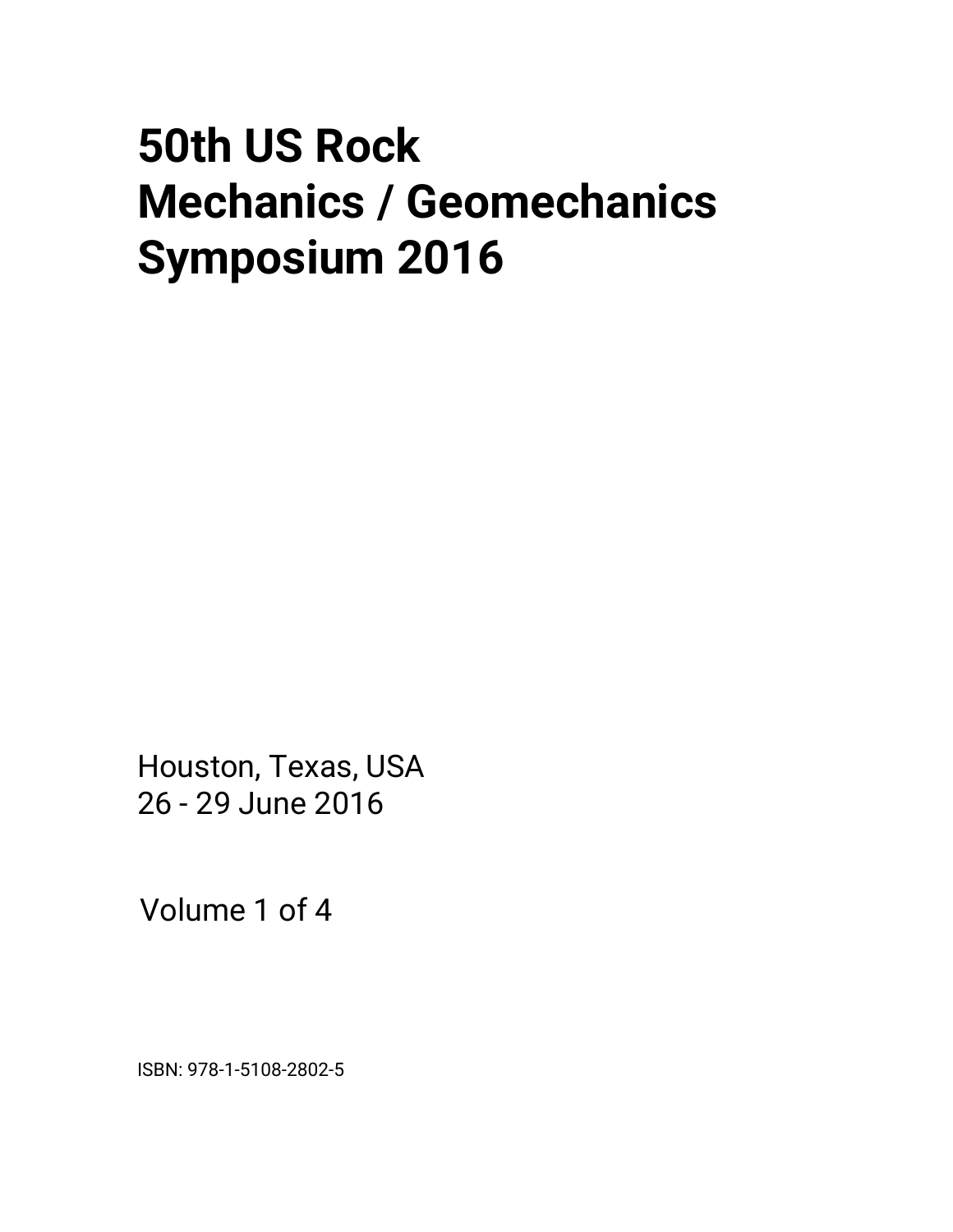**Printed from e-media with permission by:** 

Curran Associates, Inc. 57 Morehouse Lane Red Hook, NY 12571



**Some format issues inherent in the e-media version may also appear in this print version.** 

Copyright© (2016) by the American Rock Mechanics Association All rights reserved.

Printed by Curran Associates, Inc. (2016)

For permission requests, please contact the American Rock Mechanics Association at the address below.

American Rock Mechanics Association Peter Smeallie, Executive Director 600 Woodland Terrace Alexandria, Virginia 22302-3319

Phone: (703) 683-1808 Fax: (703) 997-6112

info@armarocks.org

## **Additional copies of this publication are available from:**

Curran Associates, Inc. 57 Morehouse Lane Red Hook, NY 12571 USA Phone: 845-758-0400 Fax: 845-758-2633 Email: curran@proceedings.com Web: www.proceedings.com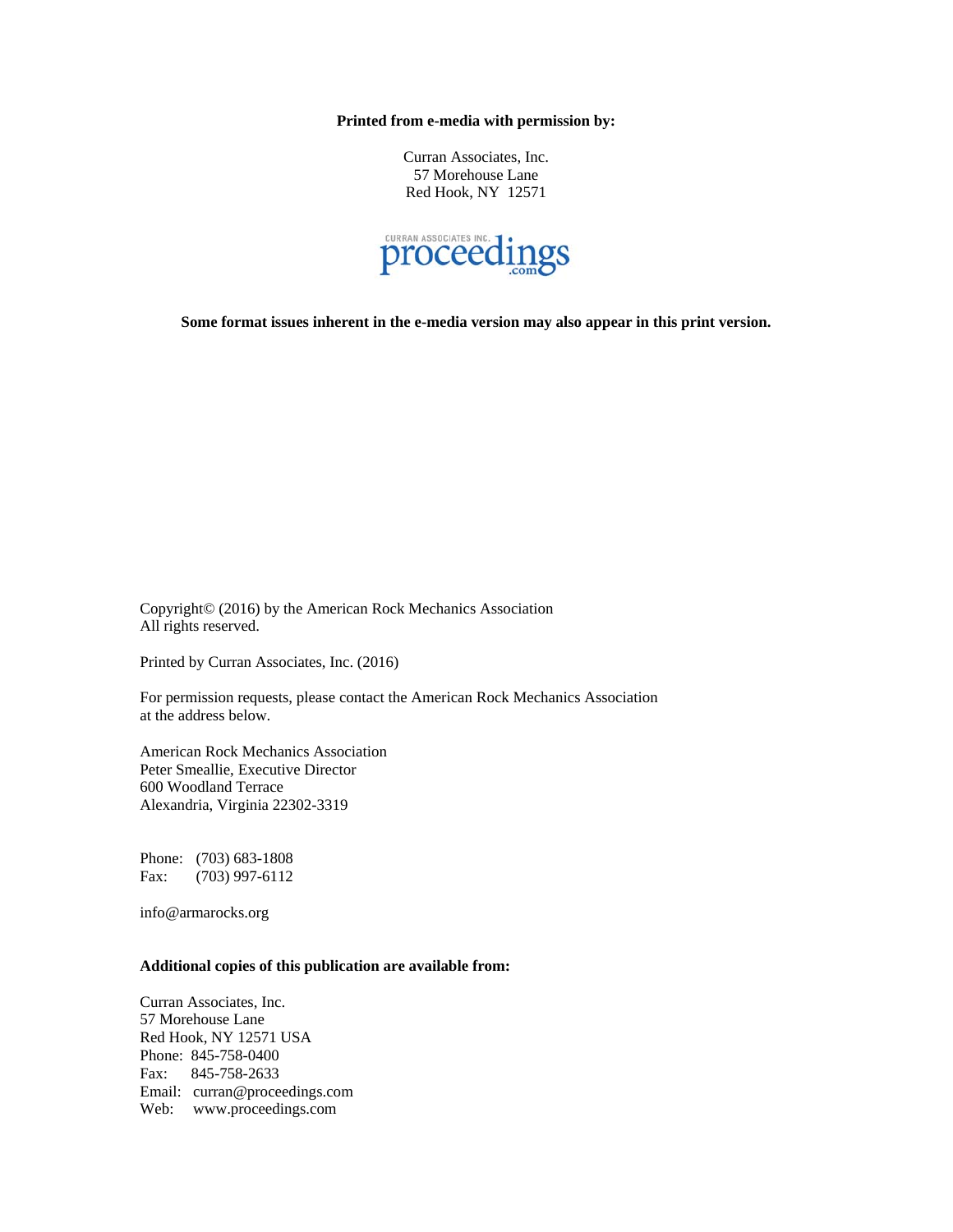# **TABLE OF CONTENTS**

## **VOLUME 1**

## **TECHNICAL SESSION 1: GEOMECHANICS IN GEOTHERMAL PROCESSES 1**

| 3D Analysis of Thermo-poroelastic Processes on Fracture Network Deformation and Induced Micro-Seismicity                 |  |
|--------------------------------------------------------------------------------------------------------------------------|--|
|                                                                                                                          |  |
| Safari, Reza; Ghassemi, Ahmad                                                                                            |  |
|                                                                                                                          |  |
| Bauer, Stephen; Huang, Kai; Ghassemi, Ahmad; Barrow, Perry; Chen, O.                                                     |  |
|                                                                                                                          |  |
| Zhuang, Li; Kim, Kwang Yeom; Jung, Sung Gyu; Diaz, Melvin; Zang, Arno; Stephansson, Ove; Zimmerman, Günter; Yoon, Jeoung |  |
| Seok; Park, Sehyeok; Min, Ki-Bok                                                                                         |  |
|                                                                                                                          |  |
| Sherman, Christopher; Templeton, Dennise; Morris, Joseph; Matzel, Eric                                                   |  |
| Permeability Potential Modeling of Geothermal Prospects Combining Regional Crustal Strain Rates with                     |  |
| Geomechanical Simulation of Fault Slip and Volcanic Center Deformation: A Case Study for Washington State                |  |
|                                                                                                                          |  |
| Swyer, Michael; Cladouhos, Trenton; Davatzes, Nicholas; Forson, Corina; Czajkowski, Jessica; Schmalzle, Gina             |  |
|                                                                                                                          |  |
| Salimzadeh, Saeed; Paluszny, Adriana; Zimmerman, Robert                                                                  |  |

#### **TECHNICAL SESSION 2: GEOMECHANICS IN GEOTHERMAL PROCESSES 2**

| 3D Thermo-poromechanical Analysis of Reservoir Stimulation Using Damage Mechanics with Application to the            |    |
|----------------------------------------------------------------------------------------------------------------------|----|
|                                                                                                                      |    |
| Gao, Oian: Ghassemi, Ahmad                                                                                           |    |
| Application of Hydraulic and Thermal Stimulation Techniques at Raft River, Idaho: A DOE Enhanced                     |    |
|                                                                                                                      |    |
| Bradford, Jacob; Moore, Joseph; McLennan, John; Podgorney, Robert; Plummer, Mitchell; Majer, Ernie; Tiwari, Shashank |    |
|                                                                                                                      |    |
| Cheng, Oinglu; Ghassemi, Ahmad                                                                                       |    |
|                                                                                                                      |    |
| Morris, Joseph; Vorobiev, Oleg; Herbold, Eric; White, Bradley; Homel, Michael                                        |    |
|                                                                                                                      |    |
| Mattson, Earl; Plummer, Mitchell; Podgorney, Robert; Ghassemi, Ahmad; Huang, Hai; Xia, Yidong                        |    |
| Revisiting Fenton Hill Phase I Reservoir Creation and Stimulation Mechanisms Through the GTO Code                    |    |
|                                                                                                                      | 93 |
| Fu. Pengcheng: McClure, Mark: Shiozawa, Sogo: White, Mark                                                            |    |

## **TECHNICAL SESSION 3: ROCK EXCAVATION, BREAKING, DYNAMIC LOADING**

| Wang, Hao; Jiao, Yu-Yong; Adoko, Amoussou Coffi; Seitshiro, Itumeleng T.                                                  |  |
|---------------------------------------------------------------------------------------------------------------------------|--|
|                                                                                                                           |  |
| Bai, Tianhang; Noraei Danesh, Nima; Chen, Zhongwei; Aminossadati, Saiied M.; Kizil, Mehmet; Pan, Zhejun; Connell, Luke D. |  |
|                                                                                                                           |  |
| Wu, Bangbiao; Xia, Kaiwen; Guo, Y.                                                                                        |  |
|                                                                                                                           |  |
| Deb, Debasis; Pramanik, Ranjan; Douillet-Grellier, Thomas; Das, Sudip; Pan, Kai; Jones, Bruce David; Williams, John R.    |  |
|                                                                                                                           |  |
| Raffaldi, Michael; Loken, Mark                                                                                            |  |
|                                                                                                                           |  |
| Romanel, Celso; Roehl, Deane; López Bendezú, Marko Antonio                                                                |  |

## **TECHNICAL SESSION 4: CIVIL POSTERS**

| Takatsu, Momoko; Kawasaki, Satoru; Nadeeka, R. A. N.                                                |     |
|-----------------------------------------------------------------------------------------------------|-----|
|                                                                                                     |     |
| Shrimer. Fred                                                                                       |     |
| Investigation on a Slope Movement in a Complex Rock Formation: Modeling of the Deformation Mode and |     |
|                                                                                                     | 167 |
| Lembo-Fazio, Albino; Graziani, Alessandro; Assefa, Siraj Mulugeta                                   |     |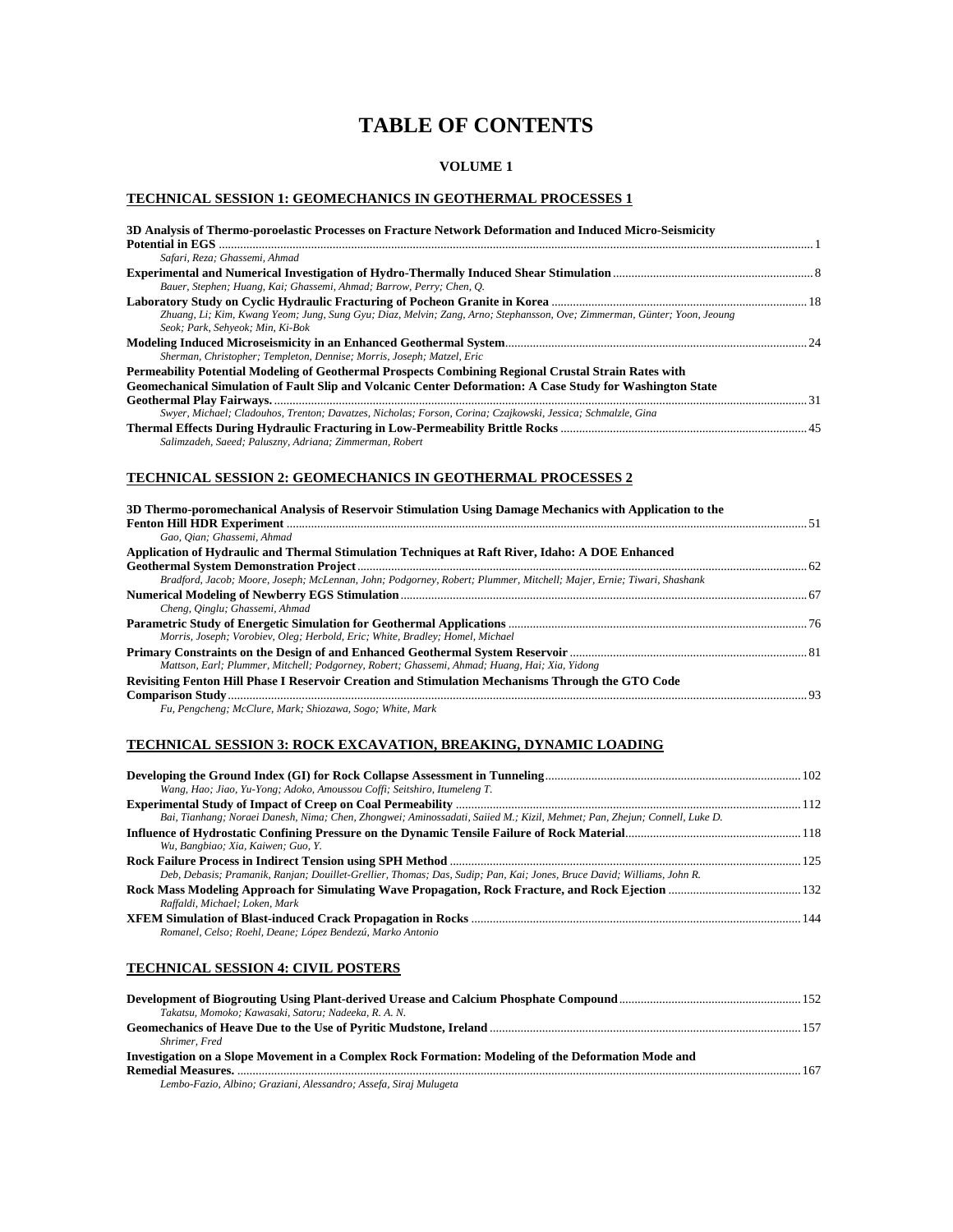| Park, Dohvun: Park, Eui-Seob                                                                                 |     |
|--------------------------------------------------------------------------------------------------------------|-----|
|                                                                                                              |     |
| Putra, Andius Dasa: Kikumoto, Mamoru                                                                         |     |
| Study on Stability and Treatment Project for Yangnangou Tunnel Portal Slope of Shiyan to Baihe Road in Hubei |     |
|                                                                                                              | 191 |
| Luo, Hongming; Chen, Shanxiong                                                                               |     |
|                                                                                                              |     |
| Truzman, Miguel                                                                                              |     |

## **TECHNICAL SESSION 5: INTERDISCIPLINARY POSTERS**

| Liu, Bo; Zhang, Gong; Liu, Lulu; Xu, Wei                                                                                                         |  |
|--------------------------------------------------------------------------------------------------------------------------------------------------|--|
|                                                                                                                                                  |  |
| Liu, Kouqi; Ostadhassan, Mehdi; Bubach, Bailey; Jabbari, Hadi                                                                                    |  |
| Wang, Pei; Arson, Chloe                                                                                                                          |  |
| Gomez Rodriguez, Diana; Dusseault, Maurice; Gracie, Robert                                                                                       |  |
| Connection of Elastic and Thermal Properties of Bentheimer Sandstone Using Effective Medium Theory (Rock                                         |  |
| Yalaev, Tagir; Bayuk, Irina; Abashkin, Vladimir; Tarelko, Nikolay                                                                                |  |
| <b>Constrution of a Geological Information CIM Management System and Application to Construction Sites244</b><br>Utsuki, Shinji; Nakaya, Masashi |  |
| Huang, K.; Ghassemi, A.                                                                                                                          |  |
| Coupled Reservoir Simulation of Geomechanics and Fluid Flow in Organic-rich Rocks: Impact of Gas Desorption                                      |  |
| Shovkun, Igor; Espinoza, Nicolas; Ramos, Matthew                                                                                                 |  |
|                                                                                                                                                  |  |
| Kikumoto, Mamoru; Yasuhara, Hideaki; Kishida, Kiyoshi; Vu, P. Q. N.                                                                              |  |
|                                                                                                                                                  |  |
| Ye, Zhi; Ghassemi, Ahmad                                                                                                                         |  |
| Nuszkowski, John; Harris, Alan; Hudyma, Nick; Thomas, Andrew                                                                                     |  |
|                                                                                                                                                  |  |
| Ding, Xiang; Wang, Zhiyin; Zhang, Guangqing; Li, Shiyuan; Lin, Qing                                                                              |  |
| Zhuang, Li; Kim, Kwang Yeom; Jung, Sung Gyu; Diaz, Melvin Baudilio; Yeom, Sun; Shin, Hyu Soung                                                   |  |
|                                                                                                                                                  |  |
| Tarokh, Ali; Peng, Jianwen; Labuz, Joseph; Fakhimi, Ali                                                                                          |  |
| Pu, Hai; Xiao, Cheng                                                                                                                             |  |
| A Fully Coupled Hydro-mechanical Model for Discrete Fractured Porous Rock Masses Based on Numerical                                              |  |
|                                                                                                                                                  |  |
| Hu, Mengsu; Wang, Yuan; Rutqvist, Jonny                                                                                                          |  |
|                                                                                                                                                  |  |
| Zhou, Xuejun; Vachaparampil, Alex; Hu, Lianbo; Ghassemi, Ahmad; Gill, Ivan; Chitrala, Yashwanth                                                  |  |
| Leibundgut, Fritz; Wolinski, C.                                                                                                                  |  |
|                                                                                                                                                  |  |
| Kaunda, Rennie; Peretitako, Alexander                                                                                                            |  |
| Bai, Tianhang; Chen, Zhongwei; Aminossadati, Saiied; Pan, Zhejun; Liu, Jishan; Danesh, Nima; Li, Ling                                            |  |
| Gao, Ke; Harrison, John; Lei, Qinghua; Latham, John-Paul                                                                                         |  |
| The Influence of CEC, Salinity, and Silt Content on the Stress Dependent Petrophysical Properties of                                             |  |
|                                                                                                                                                  |  |
| Hathon, Lori; Dessouki, Mohab; Myers, Michael; Lee, J. M.                                                                                        |  |
| Prassetyo, Simon; Gutierrez, Marte                                                                                                               |  |
|                                                                                                                                                  |  |
| An, Fengchen; Pan, Rui; Zhang, Guangqing; Xu, DeCai; Xing, YueKun; Xie, RenYuan; Li, Shiyuan                                                     |  |
| Injection Experiments on Basaltic Tuffs Under Triaxial and Heated Conditions with Acoustic Emissions                                             |  |
|                                                                                                                                                  |  |
| Halvaei, Mostafa Eskandari; Bakshi, Rohit; Ghassemi, Ahmad                                                                                       |  |
| Mehranpour, Mohammad Hadi                                                                                                                        |  |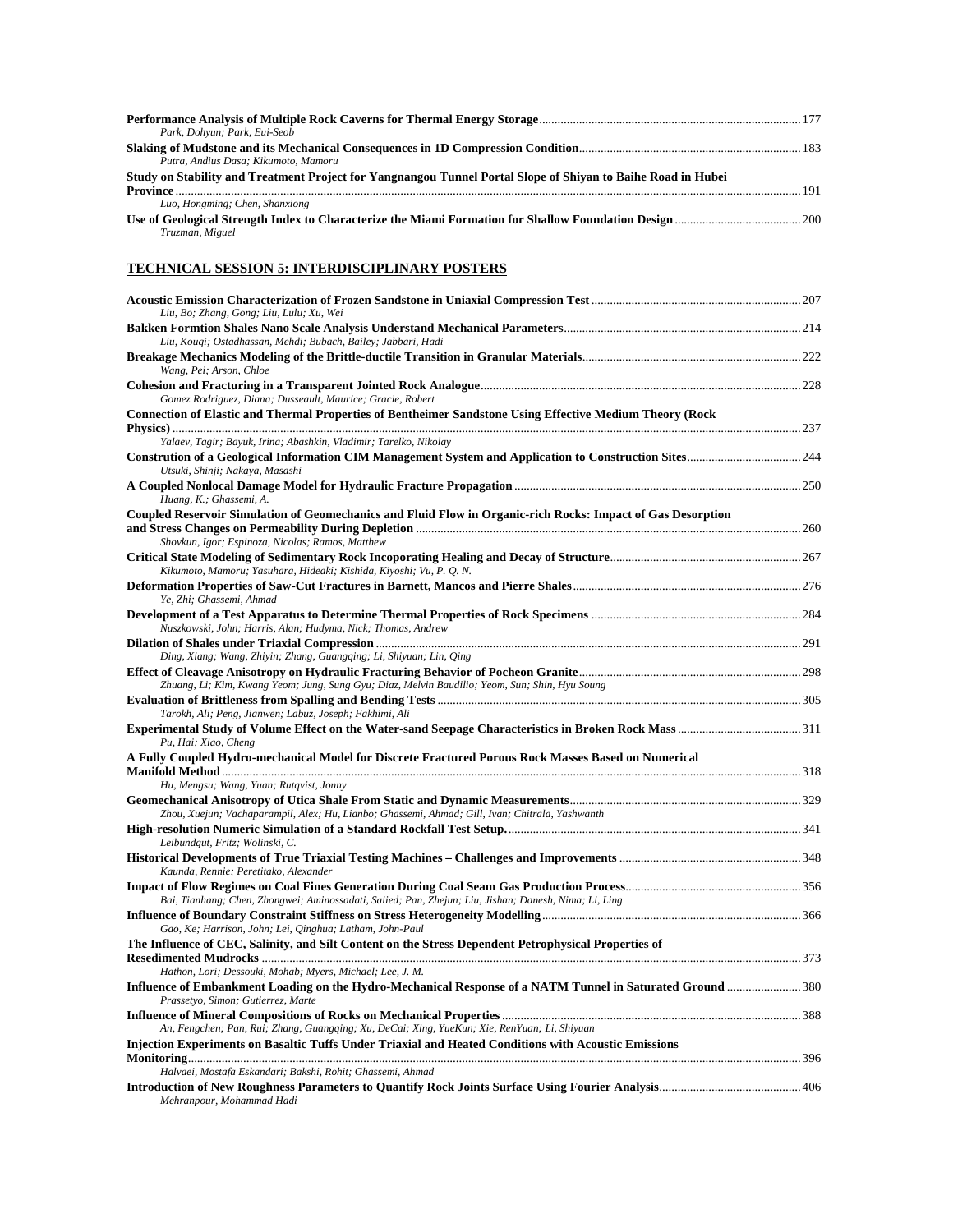| Laboratory Characterization and Detection of Fractures through Combined Ultrasonic and Triaxial-Stress                                                |  |
|-------------------------------------------------------------------------------------------------------------------------------------------------------|--|
| Grover, Tarun; Shovkun, Igor; Espinoza, D. Nicolas; Ramos, Matthew; Torres-Verdin, Carlos                                                             |  |
|                                                                                                                                                       |  |
| Hu, Lianbo; Ghassemi, Ahmad; Pritchett, John; Garg, Sabodh                                                                                            |  |
| Lakshmikantha, M. R.; Segura, J. M.; Aliguer, Ignasi; Carol, Ignacio; Rafels-Ybern, Carles; Prat, Pere; Jaques, Irene                                 |  |
| Microcracking and Stress - Strain Response of Thermally Loaded Granitic Rock: in Situ and Laboratory                                                  |  |
| Petruzalek, Matej; Lokajicek, Tomas; Sosna, Karel; Franek, Jan; Zaruba, Jiri                                                                          |  |
| Omidi, Omid; Abedi, Reza; Clarke, Philip                                                                                                              |  |
| Ouraga, Zady; Guy, Nicolas; Pouya, Ahmad                                                                                                              |  |
| Dong, Haoran; Li, Ruinan; Zhang, Zike; Zhang, Guangqing; Ding, Xiang; Li, Shiyuan                                                                     |  |
| Farhat, Faten; Shen, Wanqing; Shao, Jian-Fu; Pourpak, Hamid; Su, Kun                                                                                  |  |
| Vtorushin, E.V.; Dorovsky, V.N.                                                                                                                       |  |
| Zhang, Xiang; Colliat, Jean Baptiste; Duveau, Gilles;                                                                                                 |  |
| Zhong, Ruizhi; Zhang, Shang; Liu, Yupei                                                                                                               |  |
| Ghassemi, Ahmad; Kamali, Amirhossein                                                                                                                  |  |
| Bedayat, Houman; Hosseini, Seyyed A.; Moghadam, Mahdi                                                                                                 |  |
| Hekmatnejad, Amin; Emery, Xavier                                                                                                                      |  |
| Preliminary Investigation of Dynamic Characteristics of Leaching Strings for Solution Mining of Salt Cavern                                           |  |
| Yang, Chunhe; Li, Yinping; Ge, Xinbo; Wang, Bingwu; Shi, Xilin                                                                                        |  |
| Amusin, Boris; Costa e Silva, M. M.                                                                                                                   |  |
| Lu, Hang; van der Baan, Mirko                                                                                                                         |  |
| Simulation of Hydraulic Fracture Trajectories in Heterogeneous Reservoirs………………………………………………………………………………552<br>Parchei Esfahani, Matin; Gracie, Robert |  |
| Pancrace, Raphaelle; Baroni, Axelle; Rasolofosaon, Patrick                                                                                            |  |
| Wang, Shuilin; Guo, Mingwei; Lu, Yingfa                                                                                                               |  |
| Hossain, Zakir                                                                                                                                        |  |
| Nopola, Jay; Roberts, Lance                                                                                                                           |  |
| Self, Ryan; Atashnezhad, Amin; Hareland, Geir                                                                                                         |  |
| TECHNICAL SESSION 6: COAL MINING GROUND CONTROL                                                                                                       |  |
| Sinha, Sankhaneel; P Chugh, Yoginder                                                                                                                  |  |
| The Application of Statistical and Computational Techniques for Analyses of Pre-Driven Longwall Recovery-                                             |  |
| Maleki, Hamid                                                                                                                                         |  |

| Maleki, Hamid                                                                                         |  |
|-------------------------------------------------------------------------------------------------------|--|
| Investigation of Beam Specimen Geometries Under Four-point Asymmetric Bending for Shear Mode Fracture |  |
|                                                                                                       |  |
| Alkan, Ugur; Tutluoglu, Levent                                                                        |  |
|                                                                                                       |  |
| La Pointe, Paul                                                                                       |  |
|                                                                                                       |  |
| Burkhard, David                                                                                       |  |
|                                                                                                       |  |
| Mohanty, Samrat; Layton, Jason                                                                        |  |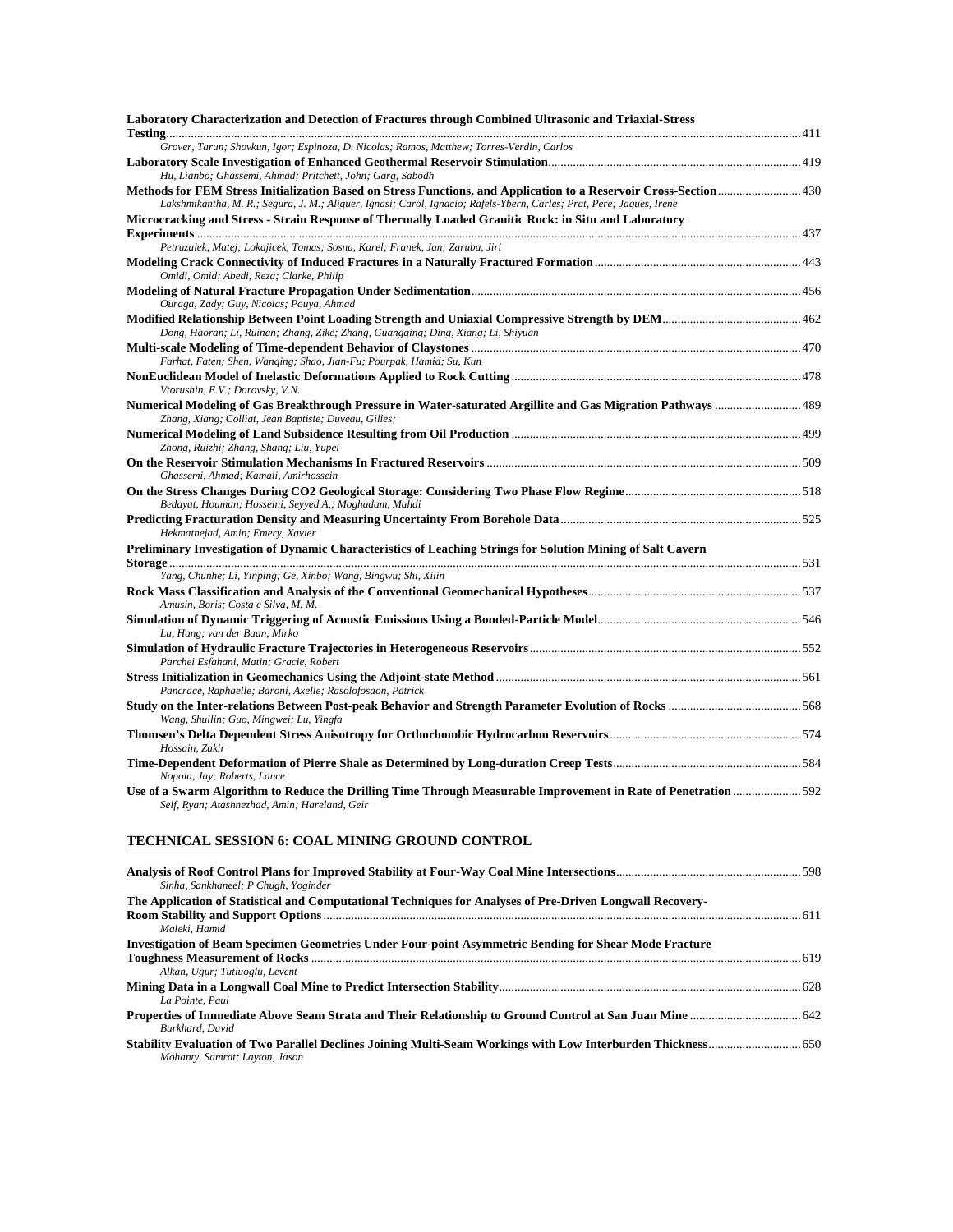## **TECHNICAL SESSION 7: MODELING ROCK MASS FRACTURING PROCESS**

| Application of a Fast Marching Method to Model the Development of the Fracture Zone at the Edges of Tabular |  |
|-------------------------------------------------------------------------------------------------------------|--|
|                                                                                                             |  |
| Napier, John                                                                                                |  |
|                                                                                                             |  |
| Furtney, Jason; Andrieux, Patrick; Hall, Alex                                                               |  |
|                                                                                                             |  |
| Varun, Varun: Cundall, Peter: Damianac, Banko                                                               |  |
|                                                                                                             |  |
| Meng, Guotao; Detournay, Christine; Cundall, Peter                                                          |  |
|                                                                                                             |  |
| Bunger, Andrew; Yoshioka, Keita; Adachi, Jose; El-Fayoumi, Amr; Xing, Pengju                                |  |
|                                                                                                             |  |
| Zia, Haseeb; Lecampion, Brice                                                                               |  |

## **TECHNICAL SESSION 8: FRACTURING MECHANICS – PHYSICS AND MODELS**

| Application of State of the Art Hydraulic Fracture Modelling Techniques for Safe-Optimized Design and for                                  |
|--------------------------------------------------------------------------------------------------------------------------------------------|
| Yu, Jian; Armstrong, James; Parfitt, Darren; Dutko, Martin; Profit, Matthew; Mutlu, Uno                                                    |
| Implementing a Universal Tip Asymptotic Solution Into an Implicit Level Set Algorithm (ILSA) for Multiple                                  |
| 722                                                                                                                                        |
| Dontsov, Egor; Peirce, Anthony                                                                                                             |
|                                                                                                                                            |
| Zubelewicz, Alek: Hoeink, Tobias                                                                                                           |
| Abbas, Safdar; Gordeliy, Elizaveta; Peirce, Anthony                                                                                        |
| Omidi, Omid; Abedi, Reza; Enayatpour, Saeid; Clarke, Philip                                                                                |
| Use of Coupled Geomechanics and Fluid Flow Model for Optimization of Multistage Hydraulic Fracturing and<br>Hu, Xiexiaomeng; Tutuncu, Azra |

#### **TECHNICAL SESSION 9: ROCK MASS, FAULT ZONE, FRACTURE ROCK CHARACTERIZATION 1**

| Kemeny, John; Wu, Haoyan; Chen, Na; Bates, Melissa                                                        |  |
|-----------------------------------------------------------------------------------------------------------|--|
| Park, Junhyeok; Bates, Melissa; Jeong, Yongsik; Kim, Kwangmin; Kemeny, John                               |  |
| Development and Application of a Site-Specific Rock Mass Classification Scheme for Wylfa Newydd New Build |  |
|                                                                                                           |  |
| Hunt, Robert G.: Edmonds, Victoria O.: Shilston, David T.: Walsh, Martin G.                               |  |
|                                                                                                           |  |
| Ishibashi, Takuya; Fang, Yi; Wang, Chaoyi; Asanuma, Hiroshi; Elsworth, Derek                              |  |
| Petruzalek, Matej; Lokajicek, Tomas; Svitek, Tomas                                                        |  |
| Tsopela, Alexandra; Donzé, Frédéric; Guglielmi, Yves; Castilla, Raymi; Gout, Claude                       |  |

#### **TECHNICAL SESSION 10: FRACTURE MODELING OF INITIATION AND PROPAGATION**

| Development of a Fully-coupled, Hydro-mechanical Model for Finite-discrete Element Simulations of Fluid-driven |  |
|----------------------------------------------------------------------------------------------------------------|--|
|                                                                                                                |  |
| Lisjak, Andrea; Tatone, Bryan S. A.; Kaifosh, Patrick; He, Ligiang; Mahabadi, Omid; Grasselli, Giovanni        |  |
|                                                                                                                |  |
| Huang, Jian; Ma, Xiaodan; Shahri, Mojtaba; Safari, Reza; Yue, Kaimin; Mutlu, Uno                               |  |
| Including a Stochastic Discrete Fracture Network into One-Way Coupled Poromechanical Modeling of Injection-    |  |
|                                                                                                                |  |
| Zoback, Mark: Jin, Lei                                                                                         |  |
|                                                                                                                |  |
| Zhang, Frank; Mack, Mark                                                                                       |  |

#### **VOLUME 2**

| Gordeliy, Elizaveta; Abbas, Safdar; Prioul, Romain |  |
|----------------------------------------------------|--|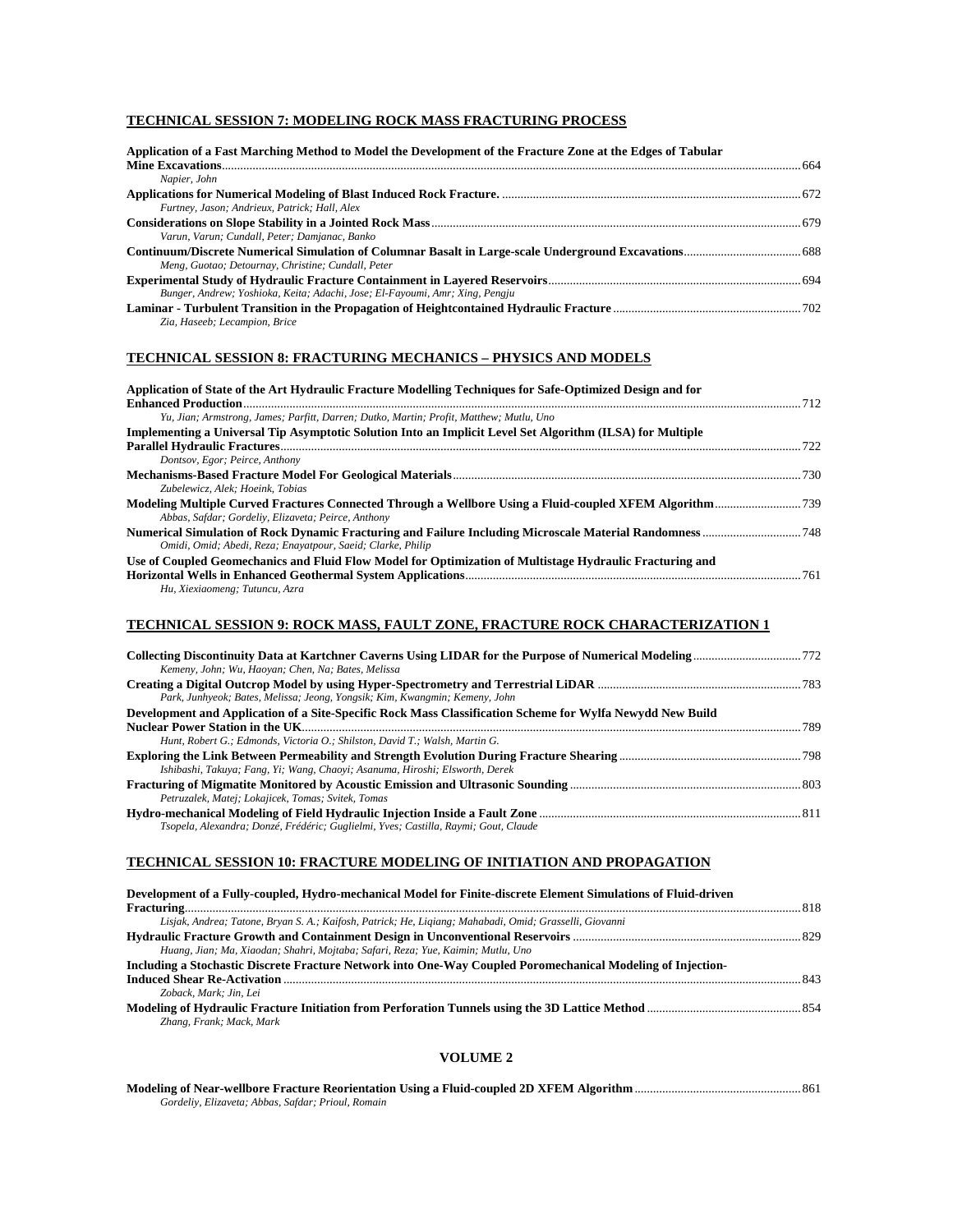| Das, K.C.; Sandha, S.S.; Carol, I; Vargas, P.E.; González, N.A.; Rodrigues, E.; Segura, J.M.; Lakshmikantha, M.R.; Mello, U.T. |  |
|--------------------------------------------------------------------------------------------------------------------------------|--|

## **TECHNICAL SESSION 11: SAND CONTROL AND MANAGEMENT**

| Wang, Haotian; Cardiff, Philip; Sharma, Mukul                   |  |
|-----------------------------------------------------------------|--|
|                                                                 |  |
| Gravanis, Elias; Sarris, Ernestos; Papanastasiou, Panos         |  |
|                                                                 |  |
| Walle, Lars; Li, Liming                                         |  |
|                                                                 |  |
| Shabdirova, Ainash; Minh, N. H.; Kim, Jong; Bissekenova, Zhanel |  |
|                                                                 |  |
| Wang, Yarlong; Zhang, Baoping; Zeng, Yijin                      |  |
|                                                                 |  |
| Papamichos, Euripides                                           |  |
|                                                                 |  |

## **TECHNICAL SESSION 12: DRILLING GEOMECHANICS 1**

| Choi, Jung Chan; Grande, Lars; Jostad, Hans Petter; Thompson, Nicholas; Manalac, Evangeline Barrameda;    |  |
|-----------------------------------------------------------------------------------------------------------|--|
|                                                                                                           |  |
| Miska, Stefan; Yu, Mengjiao; Kang, Yongfeng                                                               |  |
|                                                                                                           |  |
| Brandao, Nuno: Roehl, D.                                                                                  |  |
| Numerical Modeling of Borehole Breakout in Ductile Formation Considering Fluid Seepage and Damage-Induced |  |
|                                                                                                           |  |
| El Mohtar, Chadi; Gray, Kenneth; Li, Xiaorong                                                             |  |
|                                                                                                           |  |
| Wu, Bailin; Chen, Zuorong; Zhang, Xi                                                                      |  |
|                                                                                                           |  |
| Ovedokun, Oluwafemi: Schubert, Jerome                                                                     |  |

## **TECHNICAL SESSION 13: SUBSURFACE STRESS MODIFICATION**

| Rassouli, Fatemeh: Zoback, Mark                                                                                  |      |
|------------------------------------------------------------------------------------------------------------------|------|
|                                                                                                                  |      |
| Heidari, Mahdi; Nikolinakou, Maria; Hudec, Michael; Flemings, Peter                                              |      |
| Induced Stresses Around Staged Fractures and Impacts on SRV region in Low-permeability (Tight, Fractured         |      |
|                                                                                                                  |      |
| Wang, Yvarlong; Zeng, Yijin; Zhang, B.; Karaoulanis, Fotios                                                      |      |
| The In-situ Stress Response of Reservoirs to Pressure Reduction followed by Pressure Increase: Depletion and     |      |
|                                                                                                                  | 1006 |
| Davison, Mark: Foo, Isaac: Ellis, Fritha: Proughten, Anthony                                                     |      |
| Laboratory Investigation on Effective Stress in Middle Bakken: Implications on Poroelastic Stress Changes Due to |      |
|                                                                                                                  |      |
| Ma, Xiaodong; Zoback, Mark                                                                                       |      |
|                                                                                                                  |      |
| Holt, Rune M: Gheibi, Sohrab: Lavrov, Alexandre                                                                  |      |

## **TECHNICAL SESSION 14: IN SITU STRESS AND PORE PRESSURE**

| Feng, Yongcun; Gray, Kenneth                                                                          |  |
|-------------------------------------------------------------------------------------------------------|--|
| Determination of Maximum Horizontal Field Stress from Microseismic Focal Mechanisms - A Deterministic |  |
|                                                                                                       |  |
| Agharazi, Alireza                                                                                     |  |
| Determining Minimum and Maximum Horizontal Stress Magnitudes from Borehole Sonic Measurements in      |  |
|                                                                                                       |  |
| Walsh, John; Sinha, Bikash; Waters, George                                                            |  |
|                                                                                                       |  |
| Quach, Nghiep; Chang, Chandong; Jo, Yeonguk; Shinn, Young Jae; Song, Insun; Kwon, Yi-Kyun;            |  |
|                                                                                                       |  |
| Flemings, Peter; Nikolinakou, Maria; Heidari, Mahdi                                                   |  |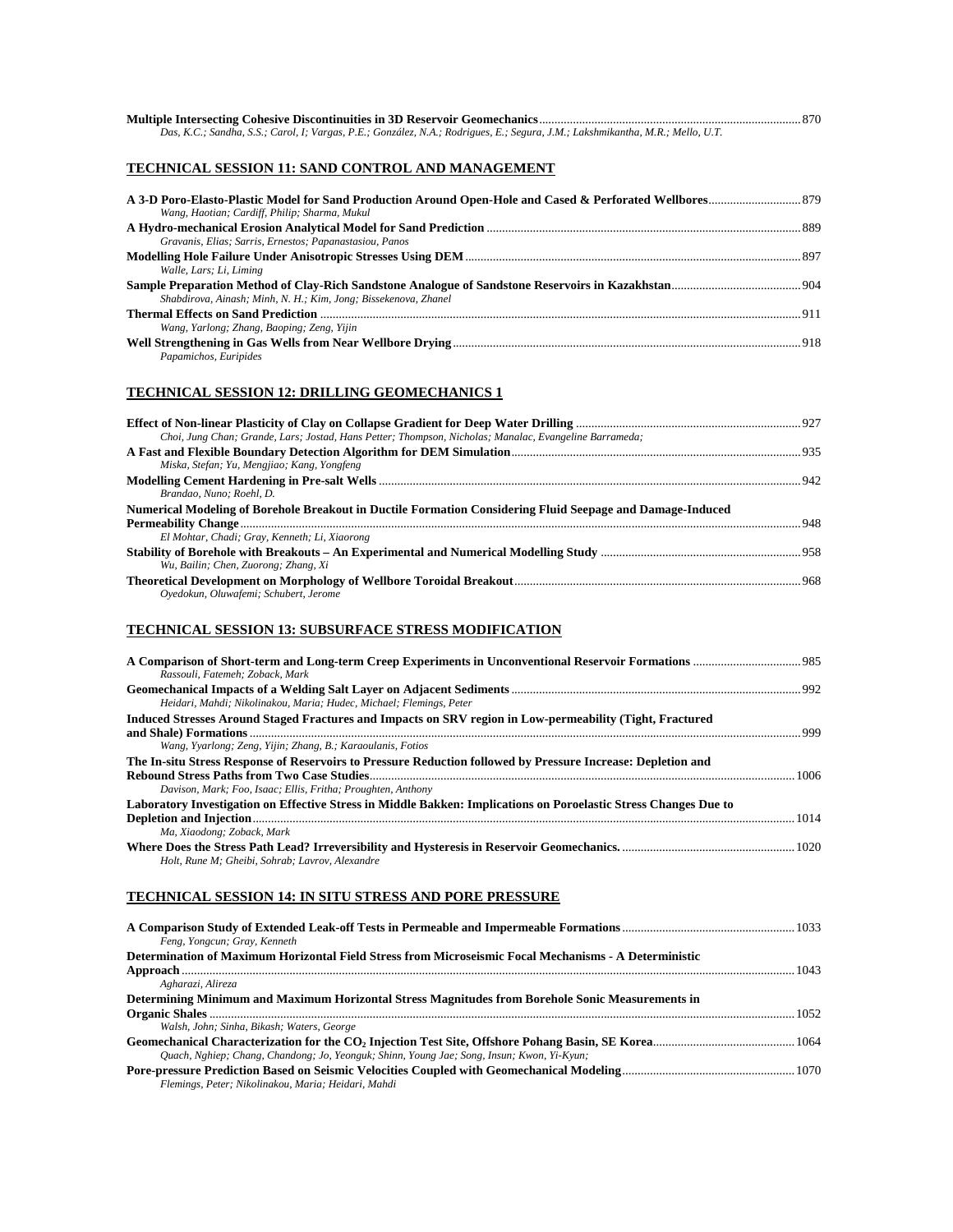| Use of Unique Database of Good Ouality Stress Data to Investigate Theories of Fracture Initiation, Fracture |  |
|-------------------------------------------------------------------------------------------------------------|--|
|                                                                                                             |  |
| Fintland, Trygve G.; Helstrup, Ole Anders; Horsrud, Per; Raaen, Anne Marius; Andrews, Jamie S.              |  |

#### **TECHNICAL SESSION 15: LABORATORY AND FIELD MEASUREMENTS - METHODS**

| Mehrgini, Behzad; Memarian, Hossein; Dusseault, Maurice; Eshraghi, Hassan; Ghavidel, Ali; Goodarzi, Bahman; Hassanzade,<br>Maryam; Niknejad, Maryam |  |
|-----------------------------------------------------------------------------------------------------------------------------------------------------|--|
|                                                                                                                                                     |  |
| Soroush, Hamed; Dudley, John W.; Savitski, Alexei A.; Madyarov, Andrew; Deviney, Darrick B.;                                                        |  |
|                                                                                                                                                     |  |
| Mitra, Abhijit; Govindarajan, Sudarshan; PaiAngle, Meghana; Aldin, Munir                                                                            |  |
| A Method of Triaxial Testing for Determining Constitutive Parameters of Anisotropic Rocks Using a Single                                            |  |
|                                                                                                                                                     |  |
| Togashi, Yota; Kikumoto, Mamoru; Tani, Kazuo                                                                                                        |  |
|                                                                                                                                                     |  |
| Moronkeji, Dee; Shouse, Richard; Prasad, Umesh; Franquet, Javier                                                                                    |  |
|                                                                                                                                                     |  |
| Aldin, Munir; Engelder, Terry; Mitra, Abhijit; Govindarajan, Sudarshan                                                                              |  |

## **TECHNICAL SESSION 16: GEOLOGY IN GEOMECHANICS**

| Investigation of the Coupled Mechanical-Thermal Evolution of Passive Continental Margins Incorporating                              |
|-------------------------------------------------------------------------------------------------------------------------------------|
|                                                                                                                                     |
| Roberts, Daniel; Yu, Jianguo; Bere, Adam; Garai, Attila; Dutko, Martin; Armstrong, James                                            |
|                                                                                                                                     |
| Ptaszynska, Aleksandra; Green, Sidney; Hupka, Jan; Suarez-Rivera, Roberto                                                           |
| Modernized Mechanical Testing of Kerogen-Rich Shales (KRS) by Monitoring In Situ Microscale Tensile Failures 1163                   |
| Hull, Katherine; Abousleiman, Younane; Han, Yanhui; Muntasheri, Ghaithan; Hosemann, Peter; Kendall-Still, Evan; Howard,             |
| Cameron                                                                                                                             |
|                                                                                                                                     |
| Gao, Baiyuan; Flemings, Peter; Nikolinakou, Maria                                                                                   |
| Tensile Mechanical Behavior of Kerogen and Its Potential Implication to Fracture Opening in Kerogen-Rich                            |
|                                                                                                                                     |
| Han, Yanhui: Muntasheri, Ghaithan: Hull, Katherine: Abousleiman, Younane                                                            |
| Use of Borehole Images, Spectroscopy Data and Geology to Reduce Borehole Instability in Fractured Carbonates 1186<br>Avila, Jessica |

## **TECHNICAL SESSION 17: COUPLED PROCESSES – FLOW AND THERMAL RESPONSES**

| Estimating Drilling Conditions Based on Forward Modeling Along Wells, A Case Study Including Mechanical and   |      |
|---------------------------------------------------------------------------------------------------------------|------|
|                                                                                                               |      |
| Segura, Jose M; Díez, Jorge; Alvarellos, Jose; Polo, Teresa; Moss, Corey; Kean, Allan E; Lakshmikantha, M.R.  |      |
| <b>Feasibility Study of Heat Extraction from a Closed-loop Fractured Geothermal Reservoir; A Multiphysics</b> |      |
|                                                                                                               | 1203 |
| Ahmadi, Milad; Dahi Taleghani, Arash                                                                          |      |
|                                                                                                               |      |
| Elahi, Seyed Moein; Chen, Zhangxing; Nassir, Mohammad                                                         |      |
|                                                                                                               |      |
| Lei, Oinghua; Wang, Xiaoguang; Xiang, Jiansheng; Latham, John-Paul                                            |      |
|                                                                                                               |      |
| Broome, Scott: Feldman, Joshua: Cashion, A. T.                                                                |      |
|                                                                                                               |      |
| Yasuhara, Hideaki: Kinoshita, Naoki: Kishida, Kiyoshi                                                         |      |

## **TECHNICAL SESSION 18: NUMERICAL MODELING IN SALT AND SOFT ROCK**

| 1254 |
|------|
|      |
|      |
|      |
|      |
|      |
|      |
|      |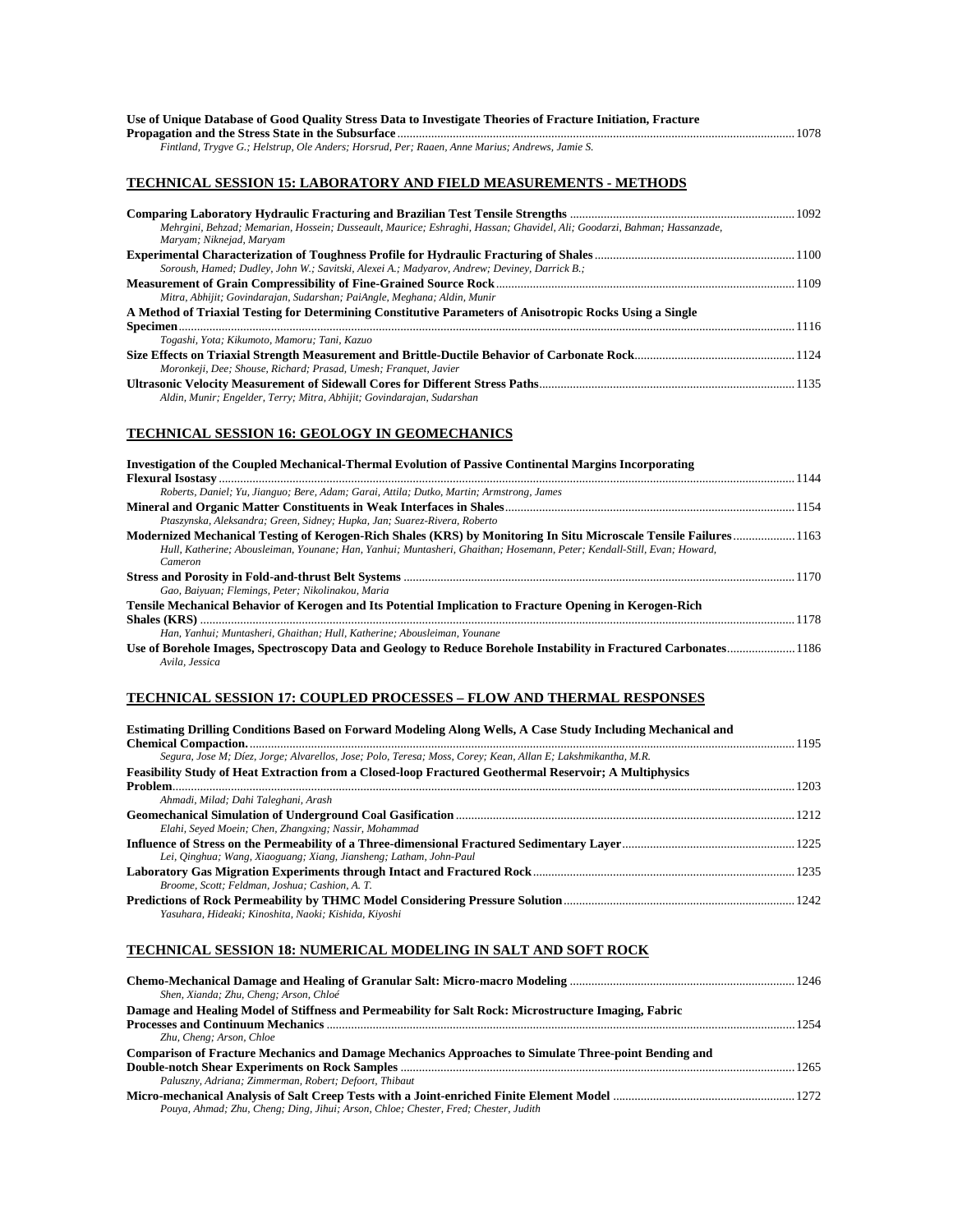| Roth, Karen; Kemeny, John; Wu, Haoyan |  |
|---------------------------------------|--|
|                                       |  |
| Huang, Haiying; Liu, Ming             |  |

## **TECHNICAL SESSION 19: SLOPE STABILITY, FOUNDATION, AND DAMS**

| Bar, Neil: Barton, Nick                                                                 |  |
|-----------------------------------------------------------------------------------------|--|
|                                                                                         |  |
| Lukajic, Boro; Dobson, Ryan; Mann, Jason; Hamilton, Anne Marie                          |  |
|                                                                                         |  |
| George, Michael; Sitar, Nicholas                                                        |  |
|                                                                                         |  |
| Osouli, Abdolreza: Zamiran, Siavash: Marino, Gennaro                                    |  |
|                                                                                         |  |
| Maeda, Shouhei; Kodama, Nariaki; Sugawara, Takayuki; Miyashita, Naoshi; Fujii, Yoshiaki |  |
|                                                                                         |  |
| Chen, Guanggi; Fan, Fusong                                                              |  |
|                                                                                         |  |

## **TECHNICAL SESSION 20: NUMERICAL MODELING IN MINING**

| Pierce, Matt; Fuenzalida, Miguel; Gresham, J.; Loring, D.                                                   |      |
|-------------------------------------------------------------------------------------------------------------|------|
|                                                                                                             |      |
| Yardimci, Ahmet; Karpuz, Celal; Tutluoglu, Levent                                                           |      |
|                                                                                                             |      |
| Adhikary, Deepak; Poulsen, Brett                                                                            |      |
| Framework for Simulating Fracture, Ejection, and Restraint of Rock around a Mine Drift Subjected to Seismic |      |
|                                                                                                             | 1374 |
| Raffaldi, Michael: Loken, Mark                                                                              |      |
|                                                                                                             |      |
| Tulu, Ihsan: Esterhuizen, Gabriel                                                                           |      |
| Simulation of Rock Bridge Failure at the Laboratory Scale Using a Combined FDEM Modeling and Discrete       |      |
|                                                                                                             | 1396 |
| Stead, Doug: Karimi, Ladan: Elmo, Davide                                                                    |      |

## **TECHNICAL SESSION 21: SLOPE STABILITY IN MINES**

| Kulatilake, Pinnaduwa: Shu, Biao                                                                                                                                                        |  |
|-----------------------------------------------------------------------------------------------------------------------------------------------------------------------------------------|--|
| Kaunda, Rennie; Wang, Fei                                                                                                                                                               |  |
| Kumar, Dharmendra; Silva, Jhon; Sweigard, Richard J.                                                                                                                                    |  |
| Silva, Jhon: Jenks, Patrick: Sharon, Robert                                                                                                                                             |  |
| Andrews, Kevin: Dockweiler, Paul                                                                                                                                                        |  |
| On the Application of Rockfall Risk Assessment Techniques from Field Observation and Quarry Experience 1450<br>Stockhausen, Harald; Alejano, Leandro R.; Arzua, Javier; Escolano, Felix |  |

## **TECHNICAL SESSION 22: MINING POSTERS**

| Mashoene, Kholofelo; Zvarivadza, Tawanda                         |  |
|------------------------------------------------------------------|--|
|                                                                  |  |
| Fan, Long; Liu, Shimin                                           |  |
|                                                                  |  |
| Shreedharan, Srisharan; Kulatilake, Pinnaduwa                    |  |
|                                                                  |  |
| Rahimian, Mohammad; Aliabadi Zadeh, Amirmohammad; Moosavi, Mahdi |  |
|                                                                  |  |
| Wu, Jingjing; Kemeny, John; Zhang, Shaohe; Cao, Han              |  |
|                                                                  |  |
| Kaunda, Rennie; Asbury, Brian; Burkhardt, Michael                |  |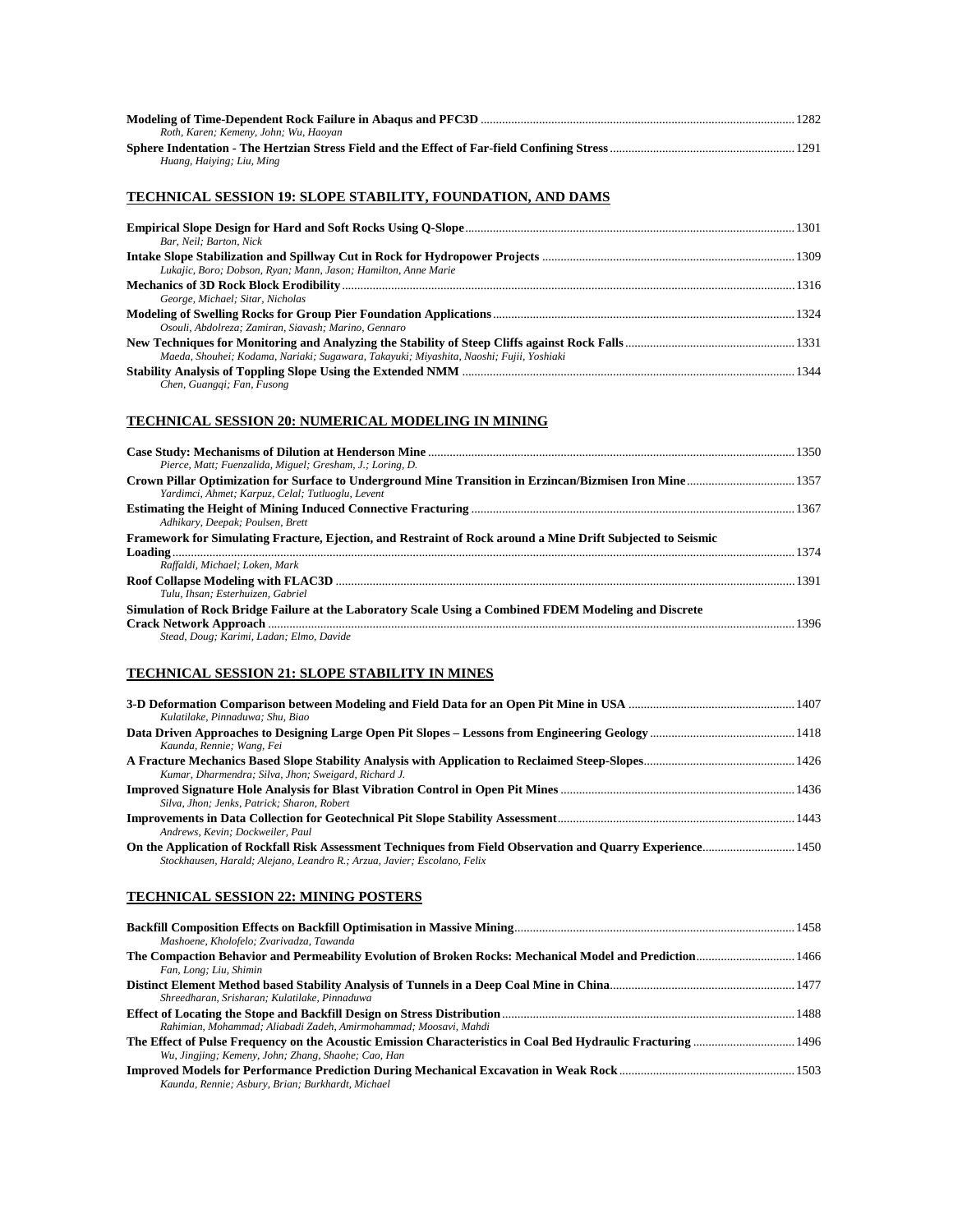| Galaa, A.M.; Grabinsky, Murray                                                                                                                           |      |
|----------------------------------------------------------------------------------------------------------------------------------------------------------|------|
|                                                                                                                                                          |      |
| Guner, Dogukan; Ozturk, Hasan                                                                                                                            |      |
|                                                                                                                                                          |      |
| Dorovsky, Vitaly; Perepechko, Yury                                                                                                                       |      |
| The Preliminary Exploration of Coal and Gas Outburst Based on Static-Dynamic Coupling Loading and Effective                                              |      |
|                                                                                                                                                          |      |
| Chang, Weibin; Oi, Oingxin; Zhang, Lang; Wang, Dong                                                                                                      |      |
| Research on Comprehensive Gas Control Model at First Mining Face of Lower Protective Seam in Seam Group                                                  |      |
|                                                                                                                                                          | 1544 |
| Oin, Ruxiang; Dai, Guanglong; Chen, Gongsheng; Zhou, Yanan; Guo, Laigong; Fu, Baojie                                                                     |      |
| Rock Mechanics Investigations for Pre-mining Support and Mechanization of Underground Operations in Narrow                                               |      |
|                                                                                                                                                          |      |
| Manekar, Ganesh; Shome, Dipankar; Kundargi, Gururaj                                                                                                      |      |
| Study on Frequency Evolution and Predominant Frequency Band Selection of Acoustic Emission During Rock                                                   |      |
|                                                                                                                                                          |      |
| Liu, X.; Zhang, Y.; Li, H.; Liang, Z.                                                                                                                    |      |
| Support Design and Mining Practices in Bad Ground Conditions: A Case of Zimbabwe Room and Pillar Mining  1558<br>Chikande, Tonderai; Zvarivadza, Tawanda |      |

## **TECHNICAL SESSION 23: PETROLEUM POSTERS**

| Chen, Gang; Jin, Yan; Li, Qinghui; Chang, Yang; Zhang, Yayun; Li, Lingling; Zhou, Bo                                                                                   |  |
|------------------------------------------------------------------------------------------------------------------------------------------------------------------------|--|
| The Application of Cement Sheath Failure Criterion in Determining the Wellbore Internal Pressure Window 1574                                                           |  |
| Li, Wenda; Chen, Mian; Jin, Yan; Yang, Shuai; Zhang, Yayun; Chen, Yun; Tani, Peng                                                                                      |  |
| Zhao, Bo; Zhang, Guang Qing; Lin, Qing                                                                                                                                 |  |
| Barite Nano-Micro Particles with LCM Seals Fractured Formations Better in Weighted Water Based Drilling                                                                |  |
| Akhtarmanesh, Saman; Alsaba, Mortadha; Oader, Ruaa; Cedola, Alexandra; Caldarola, Vincent; Hareland, Geir; Nygaard, Runar                                              |  |
| Yue, Kaimin; Schultz, Richard A.; Olson, Jon E.                                                                                                                        |  |
| Ling, Kegang; He, Jun; Pei, Peng; Wang, Sai; Ni, Xiao                                                                                                                  |  |
| Barree, William; Miskimins, Jennifer                                                                                                                                   |  |
| Gao, Jiajia; Yan, Wei; Cao, Wenke; Li, Yang; Deng, Jingen; Liu, Wei                                                                                                    |  |
| Mack, Mark                                                                                                                                                             |  |
| Oyarhossein, Mohammad; Dusseault, Maurice B                                                                                                                            |  |
| Evaluation of a Modeling Framework Capturing the Evolution of Permeability in Crushable Granular Solids  1661<br>Esna Ashari, Shiva; Buscarnera, Giuseppe; Das, Arghya |  |
| Yuan, Liang; Chen, Mian; Hou, Bing; Xiong, Zhenyu; Li, Yuting; Qin, Maobin; Li, Wenda                                                                                  |  |
| Experimental Investigation on Non-planar Propagation of Hydraulic Fracture and Proppant Migration for                                                                  |  |
| Zhou, Yingcao; Xiong, Zhenyu; Fan, Meng; Jin, Yan; Hou, Bing; Chen, Mian; Chen, Gang; Tan, Peng                                                                        |  |
| Lu, Yunhu; Yang, Shuai; Jin, Y; Chen, M; Yang, Y.K.; Yi, Z.C.; Li, K.C.                                                                                                |  |
| A Fluid-Solid Coupled Approach for Numerical Modeling of Near Wellbore Hydraulic Fracturing and Flow                                                                   |  |
|                                                                                                                                                                        |  |
| Salinas, Pablo; Pavlidis, Dimitrios; Obeysekara, Asiri; Latham, John-Paul; Lei, Qinghua; Xiang, Jiansheng; Pain, Christopher                                           |  |
|                                                                                                                                                                        |  |
| Zhang, Peng; Shiriyev, Javid; Brick, Yaniv; Massey, Jackson; Yilmaz, Ali; Torres-Verdin, Carlos; Sharma, Mukul                                                         |  |
| Zhiyenkulov, Murat; Arogundade, Olamide; Ajose-Ogunlana, Damilola                                                                                                      |  |
| Hydro-mechanical Effects of Pore Pressure on Deformability and Fracture Strength of Rock: A Numerical                                                                  |  |
|                                                                                                                                                                        |  |
| Farahmand, Kiarash; Diederichs, Mark S.                                                                                                                                |  |
|                                                                                                                                                                        |  |

## **VOLUME 3**

| Impact of Fracture Interactions, Rock Anisotropy and Heterogeneity on Hydraulic Fracturing: Some Insights |  |
|-----------------------------------------------------------------------------------------------------------|--|
|                                                                                                           |  |
| Ghassemi. Ahmad                                                                                           |  |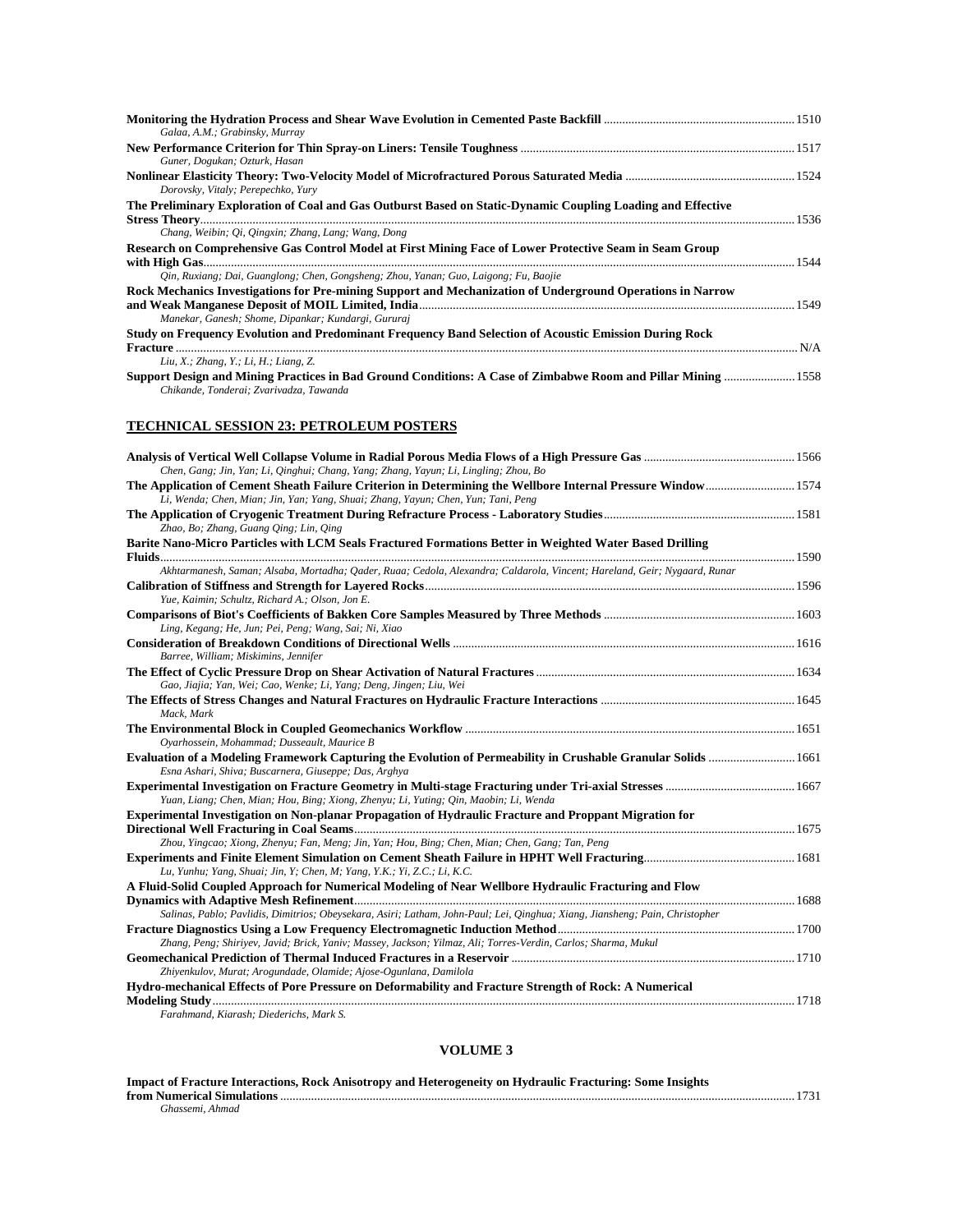| <b>Implications of Stress Re-distribution and Rock Failure with Continued Gas Depletion in Unconventional</b>                                                                                                            |  |
|--------------------------------------------------------------------------------------------------------------------------------------------------------------------------------------------------------------------------|--|
| Saurabh, Suman; Singh, Vivek; Harpalani, Satya                                                                                                                                                                           |  |
| 1749 The Influence of Oil-based Drilling Fluid on the Wellbore Instability and Fracturing in Complex Shale Formation  1749<br>Zhang, Yayun; Chen, Mian; Jin, Yan; Lu, Yunhu; Liang, Chuan; Wang, Di; Du, Xuan; Li, Wenda |  |
| Integrated Geomechanical Characterization for Vaca Muerta Fm.: Shale Oil Well Integration from Logs, Core,                                                                                                               |  |
| Varela, Raúl; Marchal, Denis; Cavazzoli, Gustavo; Lagarrigue, Emilio; Perez Mazas, Ana María; Sattler, Federico; Porras, Jesus                                                                                           |  |
| Abugharara, Abdelsalam; Alwaar, Abourawi; Butt, Steve; Hurich, Charles                                                                                                                                                   |  |
| Nielsen, Randy; Tuttle, Jake; Taylor, Raili; McLennan, John;                                                                                                                                                             |  |
| Tang, Xuhai; Liu, Quansheng; Xu, Xiaoyu                                                                                                                                                                                  |  |
|                                                                                                                                                                                                                          |  |
| Cedola, Alexandra; Alsaba, Mortadha; Akhtarmanesh, Saman; Qader, Ruaa; Caldarola, Vincent; Hareland, Geir; Nygaard, Runar                                                                                                |  |
| Numerical Estimation of Upper Bound of Injection Pressure Window with Casing Integrity under Hydraulic                                                                                                                   |  |
| Shen, Xinpu; Shen Guoyang; Standifird, William                                                                                                                                                                           |  |
| Numerical Modeling of Microearthquakes by Using Coupled Flow and Geomechanics Simulation for Planar                                                                                                                      |  |
| Martinez, Eduardo; Kim, Jihoon; Moridis, George                                                                                                                                                                          |  |
| Pore Pressure and Reservoir Location and their Relation to the Combined Basin Compaction and Formation                                                                                                                   |  |
| Hayatdavoudi, Asad; Odubayo, S.; Salehi, S.; Mokhtari, M.                                                                                                                                                                |  |
|                                                                                                                                                                                                                          |  |
| Caldarola, Vincent; Cedola, Alex; Akhtarmanesh, Saman; Qader, Ruaa; Hareland, Geir                                                                                                                                       |  |
| A Revised Method of In-situ Stress Determination from Drilling-induced Fractures: a Case Study of High                                                                                                                   |  |
|                                                                                                                                                                                                                          |  |
| Cao, Wenke; Deng, Jingen; Yu, Baohua; Tan, Qiang; Liu, Wei; Li, Yang; Gao, Jiajia                                                                                                                                        |  |
|                                                                                                                                                                                                                          |  |
| Prasad, Umesh; Moronkeji, Dee; McGlynn, Ian; Maharidge, Russell; Shouse, Richard; Nieuwoudt, Herman                                                                                                                      |  |
|                                                                                                                                                                                                                          |  |
| Nygaard, Runar; Alsubaih, Ahmed                                                                                                                                                                                          |  |
| Simpson, Matthew Dale; Patterson, Ross; Wu, Kan                                                                                                                                                                          |  |
| Triaxial Tests for Shales after Pore Plugging with Nanomaterials: An Example of Rock Characterization on                                                                                                                 |  |
|                                                                                                                                                                                                                          |  |
| Gao, Chao; Miska, Stefan; Yu, Mengjiao; Ozbayoglu, Evren; Takach, Nicholas                                                                                                                                               |  |
| Glover, Ken; Cui, Albert; Tucker, Jason; Bozarth, Troy; Pyper, Steve                                                                                                                                                     |  |
| Joodi, Bahman                                                                                                                                                                                                            |  |
| Utilize An Integrated Geomechanical Wellbore Model To Analyze The Horizontal Borehole Failure Regions Of                                                                                                                 |  |
| Gao, Jiajia; Deng, Jingen; Yan, Wei; Wang, Houdong; Feng, Yutian; Xia, Yang                                                                                                                                              |  |
|                                                                                                                                                                                                                          |  |
| Podnos, Evgeny; Feng, Yongcun; Gray, Kenneth                                                                                                                                                                             |  |
| Workflow on Incorporating Thick Wall Cylinder Test Results in Finite Element Models of Near Wellbore for                                                                                                                 |  |
| Likrama, Fatmir; Santana, Claudia                                                                                                                                                                                        |  |
|                                                                                                                                                                                                                          |  |

## **TECHNICAL SESSION 24: NUMERICAL/ANALYTICAL/DEM MODELING IN GEOMECHANICS**

| Zhang, Xi; Wu, Bailin; Chen, Z; Wu, B.                   |  |
|----------------------------------------------------------|--|
|                                                          |  |
| Batarseh, Sameeh; Han, Yanhui; San-Roman-Alerigi, Damian |  |
|                                                          |  |
| Rahjoo, Masoud; Eberhardt, Erik                          |  |
|                                                          |  |
| Hedayat, Ahmadreza                                       |  |
|                                                          |  |
| Dusseault, Maurice: Gracie, Robert: Yetisir, Michael     |  |
|                                                          |  |
| Bazant, Zdenek: Chau, Viet                               |  |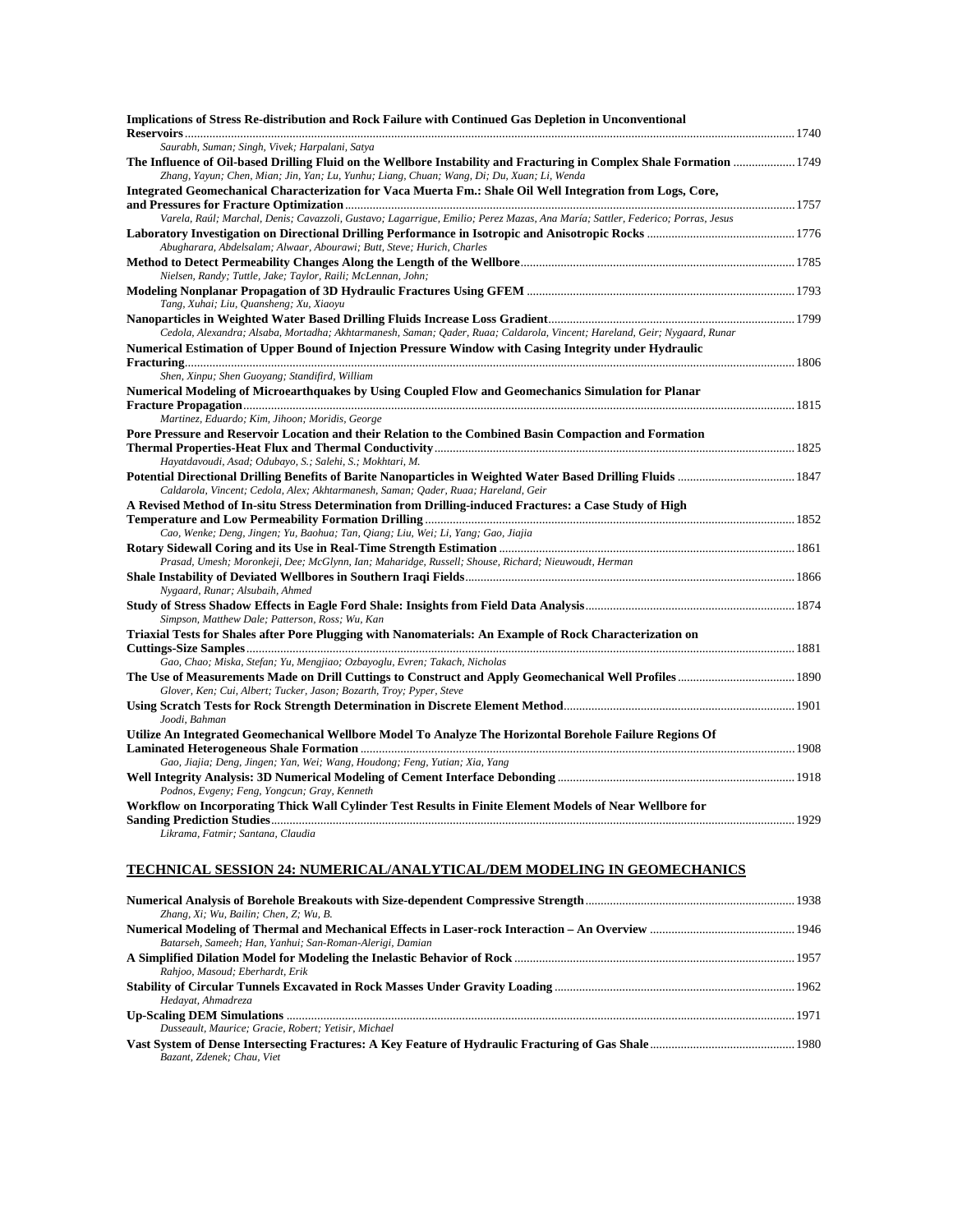## **TECHNICAL SESSION 25: HYDRAULIC FRACTURING CASE STUDIES**

| Scholtès, Luc; Donzé, Frédéric; Pourpak, Hamid; Papachristos, Efthymios; Chareyre, Bruno                                                          | 1989 |
|---------------------------------------------------------------------------------------------------------------------------------------------------|------|
| 3D Poroelastic Simulation and Analysis of Multiple Fracture Propagation and Refracturing of Closely-Spaced                                        | 1997 |
| Kumar, Dharmendra: Ghassemi, Ahmad<br>Application of 3D Random Voronoi Tessellated Models for Simulation of Hydraulic Fracture Propagation within | 2009 |
| Ghazvinian, Ehsan: Kalenchuk, Kathy                                                                                                               |      |
| Ingraham, Mathew; Bolintineau, Dan; Rao, Rekha; Bauer, Stephen; Quintana, Enrico; Lechman, Jeremy<br>Zhang, Frank; Mack, Mark                     | 2025 |
| Kampfer, Günther: Dawson, Matthew                                                                                                                 |      |

## **TECHNICAL SESSION 26: FRACTURING MECHANICS – DIAGNOSTICS AND MEASUREMENT**

| Hampton, Jesse; Matzar, Luis; Gutierrez, Marte                                                                                                                                                                     |      |
|--------------------------------------------------------------------------------------------------------------------------------------------------------------------------------------------------------------------|------|
|                                                                                                                                                                                                                    |      |
| Maxwell, Shawn; Lee, Byungtark; Mack, Mark                                                                                                                                                                         |      |
|                                                                                                                                                                                                                    |      |
| Bai, Jie; Walters, Harold; Dusterhoft, Ron; Martysevich, Vladimir; Matzar, Luis; Sansil, Michele                                                                                                                   |      |
| Notched Specimen Hydraulic Fracturing Method for Conducting Mechanical and Hydrological Experiments at                                                                                                             |      |
|                                                                                                                                                                                                                    | 2065 |
| Frash, Luke; Carey, J.W.; Viswanathan, H.S.                                                                                                                                                                        |      |
|                                                                                                                                                                                                                    |      |
| Wan, Fang; Fakhimi, Ali                                                                                                                                                                                            |      |
| Reducing Breakdown Pressure and Fracture Tortuosity by In-plane Perforations and Cyclic Pressure Ramping 2087<br>Wong, Sau-Wai; Ding, Yunhong; Falser, Simon; Weng, Dingwei; Fu, Hafieng; Lu, Yongjun; Mo, Weijian |      |

## **TECHNICAL SESSION 27: ROCK HETEROGENEITY ACROSS LENGTH SCALES**

|                                                                                                              | -2096 |
|--------------------------------------------------------------------------------------------------------------|-------|
| Busetti, Seth: Farrell, Helen                                                                                |       |
| The Influence of Rock Foliation on the Correlation Between Point Load Strength Index and Comminution Indices |       |
|                                                                                                              | 2103  |
| Esmaieli, Kamran; Eden, David; Bhuiyan, Mahadi                                                               |       |
|                                                                                                              |       |
| Zhou, Jing; Huang, Hai; Deo, Milind                                                                          |       |
|                                                                                                              |       |
| Thareja, Rahul; Kallu, Raj                                                                                   |       |
|                                                                                                              |       |
| Kaiser, Peter; Maloney, Sean; Yong, Salina                                                                   |       |
|                                                                                                              |       |
| Bahrani, Navid: Kaiser, P.K.                                                                                 |       |

## **TECHNICAL SESSION 28: DFN FRACTURE CHARACTERIZATION**

| Application of Discrete Fracture Networks (DFN) in the Stability Analysis of Delabole Slate Quarry, Cornwall, |      |
|---------------------------------------------------------------------------------------------------------------|------|
|                                                                                                               | 2151 |
| Elmo, Davide; Havaej, Mohsen; Stead, Doug; Coggan, John                                                       |      |
|                                                                                                               | 2161 |
| Dershowitz, William; Cottrell, Mark; Hosseinpour, Hooman                                                      |      |
|                                                                                                               |      |
| Elmo, Davide; Webb, Gordon; Moreno, Cristián Guajardo; Rogers, Steve                                          |      |
|                                                                                                               |      |
| Hoeink, Tobias; Ben, Yuxing; Stoddard, Trevor                                                                 |      |
|                                                                                                               |      |
| Chorney, Drew; Mack, Mark; Maxwell, Shawn                                                                     |      |
|                                                                                                               | 2208 |
| Elmo, Davide: Moffitt, Karen: Carvalho, Joe                                                                   |      |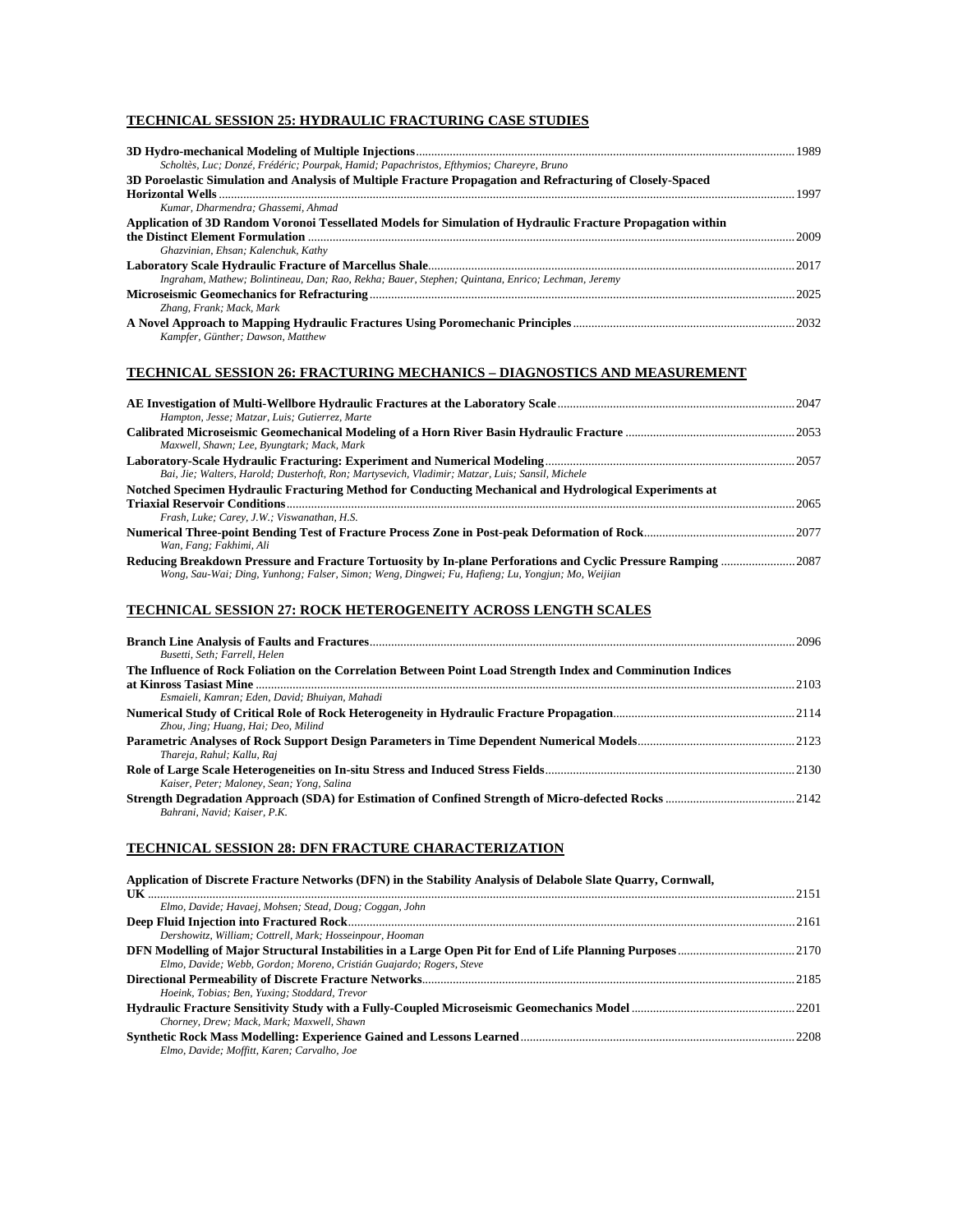## **TECHNICAL SESSION 29: NEAR-WELBORE PROCESSES 1**

| Lavrov, Alexandre: Larsen, Idar: Bauer, Andreas                                                              |      |
|--------------------------------------------------------------------------------------------------------------|------|
|                                                                                                              |      |
| Duan, Kang; Kwok, Fiona                                                                                      | 2237 |
| Orlic, Bogdan; Van Thienen-Visser, Karin; Schreppers, Gerd-Jan                                               |      |
| Numerical Investigation of Potential Cement Failure Along the Wellbore and Gas Leak During Hydraulic         |      |
| Martinez, Eduardo: Kim, Jihoon: Moridis, George                                                              | 2247 |
| On the Finite Element Based Uncertainty Quantification of Thermal Fracturing using Embedded Multiple-Site    |      |
| Najafi, Ali; Enayatpour, Saeid                                                                               | 2258 |
| Three-dimensional Bonded-particle Discrete Element Modeling of Transversely Isotropic Rock: Verification and |      |
|                                                                                                              | 2270 |
| Park, Bona; Min, Ki-Bok; Thompson, Nicholas; Horsrud, Per                                                    |      |

## **TECHNICAL SESSION 30: INTEGRATED RESERVOIR GEOMECHANICS 1**

| Lee, Ji Soo; Kieschnick, John; Gever, Christopher; Brumley, John; DeSpain, Lance                                                                                                                            |      |
|-------------------------------------------------------------------------------------------------------------------------------------------------------------------------------------------------------------|------|
|                                                                                                                                                                                                             |      |
| Pirayehgar, Atena; Dusseault, Maurice                                                                                                                                                                       |      |
|                                                                                                                                                                                                             |      |
| Manchanda, Ripudaman; Hwang, Jongsoo; Cardiff, Philip; Bhardwaj, Prateek; Sharma, Mukul M.                                                                                                                  |      |
| Non-linear Shear Strength Descriptions Are Still Needed in Petroleum Geomechanics, Despite 50 Years of                                                                                                      |      |
|                                                                                                                                                                                                             | 2304 |
| Barton, Nick                                                                                                                                                                                                |      |
| A Novel Approach to Model DFNs Validating the Geological Evolution with Present Day Fracture Distributions2316<br>Sarmiento, Sergio; Macaulay, Euan; Arregui, Juan; Sifontes, Ventura; Lakshmikantha, M. R. |      |
| Roshan, Hamid; Masoumi, Hossein; Hagan, Paul                                                                                                                                                                |      |

#### **TECHNICAL SESSION 31: DRILLING GEOMECHANICS 2**

| An Analytical Solution for Wellbore Stability Problem Using Strain Hardening Drucker-Prager Plasticity Model2328        |      |
|-------------------------------------------------------------------------------------------------------------------------|------|
| Chen, Shengli; Abousleiman, Younane                                                                                     |      |
|                                                                                                                         |      |
| Zeeshan, Tariq; Mahmoud, Mohamed; Mohamed, Ibrahim; Abdulraheem, Abdulazeez; Elkatatny, Salaheldin                      |      |
|                                                                                                                         |      |
| Segura, Jose M; Mattos Da Cruz, Alexandre; Alvarellos, Jose; Vargas, Pablo E; Lakshmikantha, M.R.; Stachlewski, Gustavo |      |
|                                                                                                                         |      |
| Agapiou, Kyriacos; Gamwell, Chase; Sodhi, Thomas                                                                        |      |
|                                                                                                                         |      |
| Dokhani, Vahid; Yu, Mengjiao; Bloys, Ben                                                                                |      |
| A Three-Dimensional Elastoplastic Finite Element Model to Determine Stress Distribution around Boreholes                |      |
|                                                                                                                         | 2370 |
| Pirayesh, Elias; Soliman, Mohamed; Morse, Stephen; Emadi, Hossein                                                       |      |

## **TECHNICAL SESSION 32: WASTE DISPOSAL AND CO2 SEQUESTRATION**

|                                                                                                                   | -2381  |
|-------------------------------------------------------------------------------------------------------------------|--------|
| Lüdeling, Christoph; Minkley, Wolfgang                                                                            |        |
|                                                                                                                   | - 2388 |
| Elsworth, Derek; Ishibashi, Takuya; Fang, Yi; Wang, Chaoyi                                                        |        |
|                                                                                                                   | 2398   |
| Broome, Scott; Ingraham, M.D.; Flint, G.M.; Hileman, M.B.; Barrow, P.C.; Herrick, Courtney                        |        |
|                                                                                                                   |        |
| Wang, Chaovi; Elsworth, Derek                                                                                     |        |
| Polymer-gel Remediation of CO <sub>2</sub> Migration Through Faults and Caprock: Numerical Simulations Addressing |        |
|                                                                                                                   | 2419   |
| Hewson, Chris; Pizzocolo, Francesco; Ter Heege, Jan                                                               |        |
|                                                                                                                   | 2430   |
| Sun, Zhuang; Balhoff, Matthew; Espinoza, Nicolas                                                                  |        |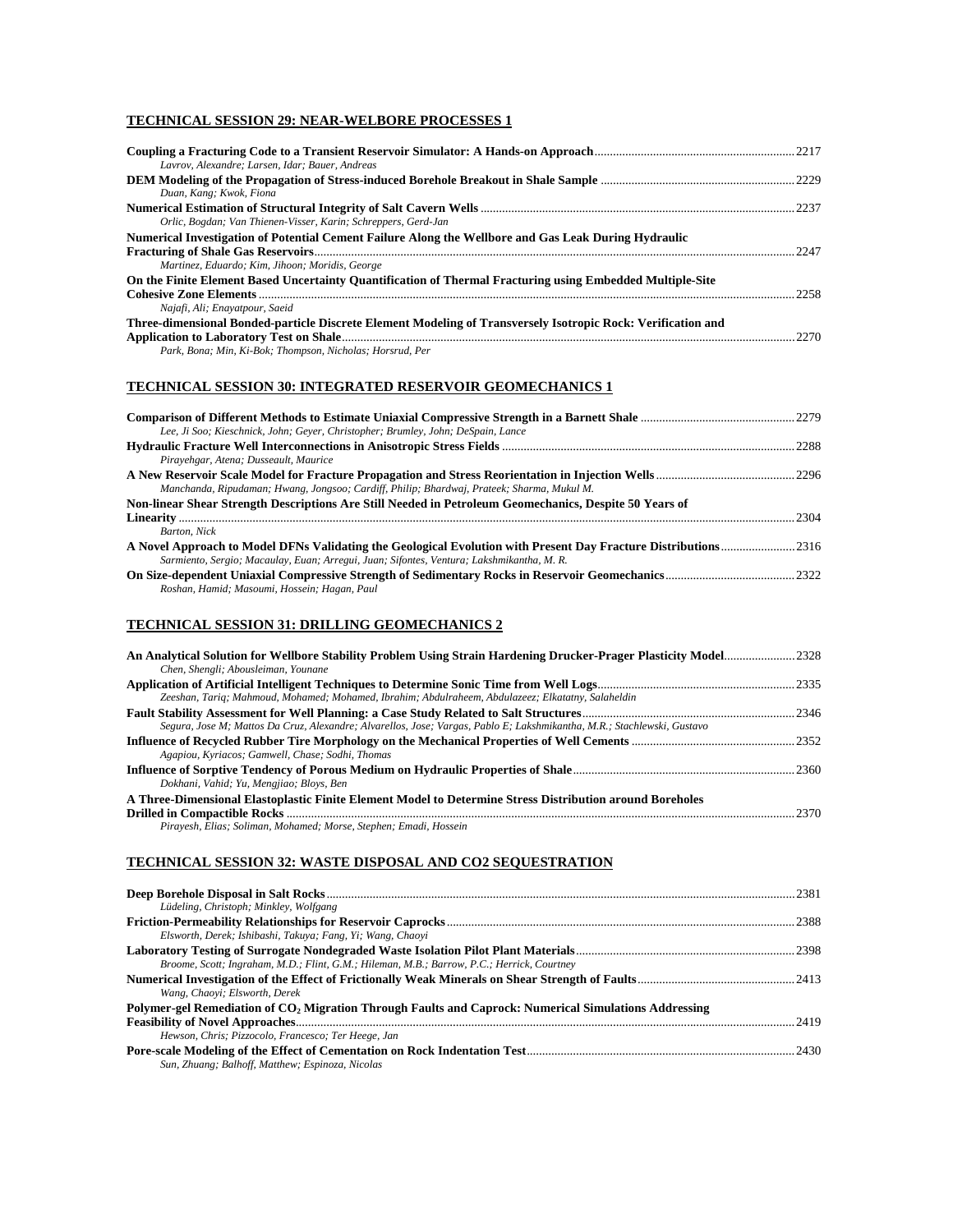## **TECHNICAL SESSION 33: GEOPHYSICS IN GEOMECHANICS**

| Goodfellow, Sebastian; Flynn, Will; Maxwell, Shawn; Nasseri, Farzine; Young, Paul; Lee, B; Lombos, L.E.A.                       |      |
|---------------------------------------------------------------------------------------------------------------------------------|------|
|                                                                                                                                 |      |
| Pourahmadian, Fatemeh: Guzina, Bojan                                                                                            |      |
| Application of Electrical and Electromagnetic Geophysical Methods for Detecting Hydraulically-Active Fractured                  |      |
|                                                                                                                                 | 2451 |
| Um. Evan: Kim. Jihoon                                                                                                           |      |
|                                                                                                                                 |      |
| Knox, Hunter; Ajo-Franklin, Jonathan; Johnson, Timothy; Morris, Joseph; Grubelich, M. C.; Preston, L. A.; Knox, J. M.; King, D. |      |
| K.                                                                                                                              |      |
|                                                                                                                                 |      |
| Bilal, Abdullah; Myers, Michael; Hathon, Lori                                                                                   |      |
|                                                                                                                                 |      |
| Xu, Zhenyu; Li, Qingyun; Sheets, Julie; Kneafsey, Timothy; Cole, David; Jun, Young-Shin; Pyrak-Nolte, Laura                     |      |

#### **TECHNICAL SESSION 34: LABORATORY AND FIELD MEASUREMENTS - ANALYSIS**

#### **Comparison of Pressure, Flow Rate, Stepped, and Oscillatory Control Methods for Fracture Permeability**

|                                                                                                           | 2483 |
|-----------------------------------------------------------------------------------------------------------|------|
| Frash, Luke; Carey, J.W.; Gutierrez, M.; Hampton, J.; Hood, J.; Viswanathan, H.S.                         |      |
|                                                                                                           | 2492 |
| Lokajicek, Tomas; Svitek, Tomas; Kern, Hartmut; Wenk, Hans-Rudolf                                         |      |
|                                                                                                           |      |
| Kaklis, Konstantinos; Agioutantis, Zach; Mavrigiannakis, Stelios                                          |      |
|                                                                                                           |      |
| Harvieux, Justice; Labuz, Joseph; Makhnenko, Roman                                                        |      |
|                                                                                                           |      |
| Yumsak, Sefa Murat; Koyuncu, Yigit Arslan; Kahraman, S.                                                   |      |
| Sensitivity of Roughness Algorithms to Sampling Frequency for the Characterization of Weathered Limestone |      |
|                                                                                                           | 2520 |
| Brown, Stephanie; Ball, Katherine; Kimes, Lexi; Oglesby, Joshua; Alan, Harris; Hudyma, Nick               |      |

#### **TECHNICAL SESSION 35: HAZARDS, RISKS, AND INDUCED SEISMICITY**

| Boltz, M. Shawn: Chambers, Derrick: Swanson, Peter                                                      |        |
|---------------------------------------------------------------------------------------------------------|--------|
|                                                                                                         |        |
| Ozbay, Ugur; Azhari, Amin                                                                               |        |
|                                                                                                         | - 2548 |
| Papanastasiou, Panos; Papamichos, Euripides; Atkinson, Colin                                            |        |
|                                                                                                         |        |
| Pereira, Fernanda: Firme, Pedro: Roehl, Deane: Romanel, C.                                              |        |
|                                                                                                         |        |
| Garvey, Ryan; Ozbay, Ugur; Poeck, Eric; Khademian, Zoheir                                               |        |
| Use of Seismic Deformation and Stress Inversion Analysis to Help Improve the Understanding of Rock Mass |        |
|                                                                                                         | 2576   |
| Collins, Dave; Toya, Yuzo; Hosseini, Zara                                                               |        |

#### **TECHNICAL SESSION 36: COUPLED PROCESS: CHEMICAL, THERMAL AND BIOLOGICAL INFLUENCES**

| Dynamic Triaxial Study of Direct Shear Fracturing and Precipitation-Induced Transient Permeability Observed |  |
|-------------------------------------------------------------------------------------------------------------|--|
|                                                                                                             |  |
| Carev, J. William; Frash, Luke P.; Viswanathan, Hari S.                                                     |  |
|                                                                                                             |  |
| Li, Leiming; Liu, Huihai; Lai, Bitao; Liang, Feng; Zhang, Jilin; Muntasheri, Ghaithan                       |  |
|                                                                                                             |  |
| Shitrit, Omri; Hatzor, Yossef H.; Feinstein, Shimon; Vinegar, Harold J.;                                    |  |

#### **VOLUME 4**

| Investigation of Thermal Effect of Fluid Injection into Unconsolidated Formation in Microscopic Numerical |  |
|-----------------------------------------------------------------------------------------------------------|--|
|                                                                                                           |  |
| Li, Wenjing; Soliman, Mohamed; Han, Yanhui                                                                |  |
|                                                                                                           |  |
| Garipov, Timur; Tchelepi, Hamdi; White, Joshua; Lapene, Alexandre                                         |  |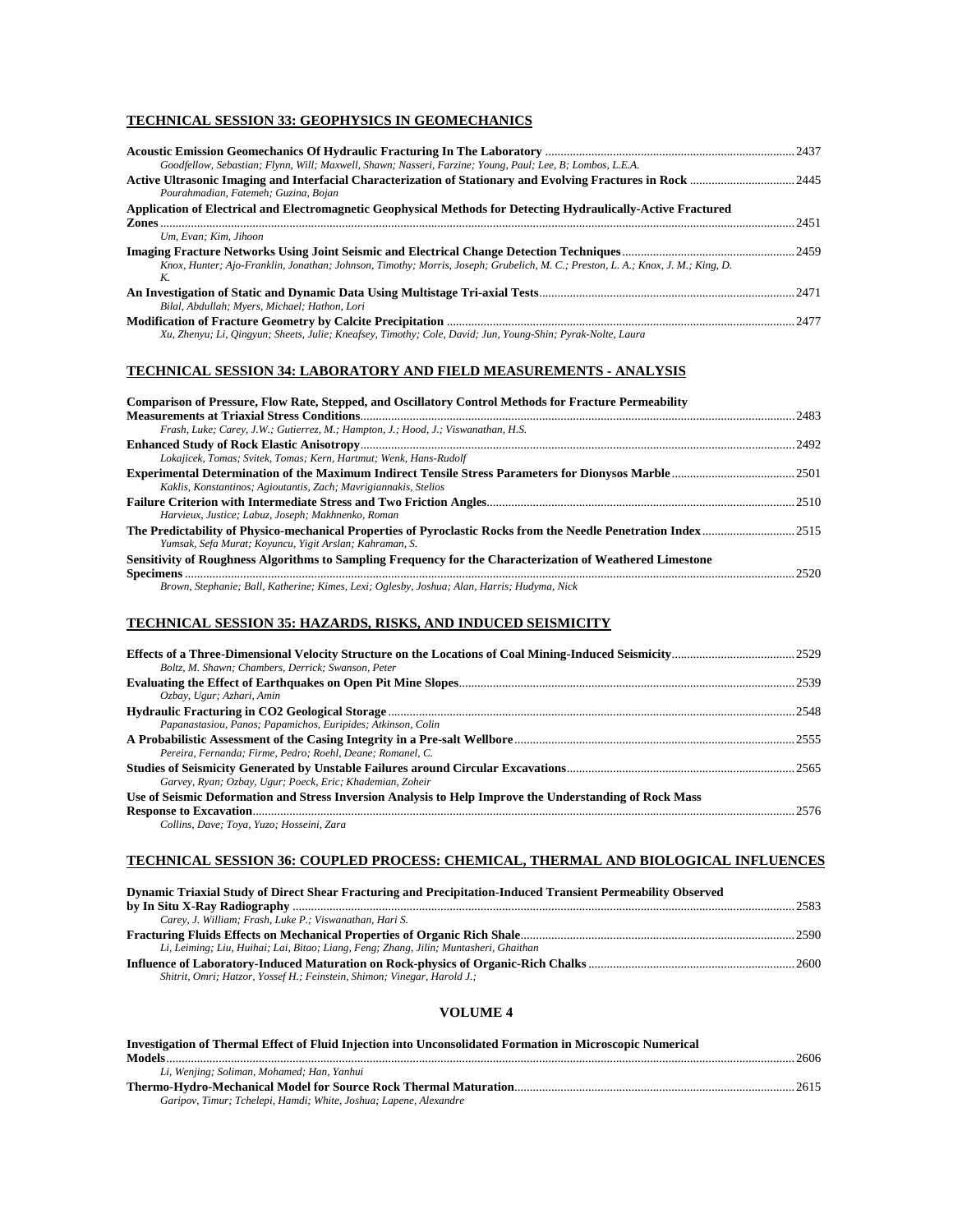| Hatzor, Yossef H.; Vinegar, Harold J.; Gordin, Yair |  |
|-----------------------------------------------------|--|

## **TECHNICAL SESSION 37: MINING GEOMECHANICS**

| Ferland, Patrick; Davidson, Alexander; Palleske, Cortney; Kalenchuk, Kathy                                  |      |
|-------------------------------------------------------------------------------------------------------------|------|
|                                                                                                             |      |
| Lu, Caiping; Liu, Yang; Wang, Hongyu; Liu, Pengfei; Wen, Sihao                                              |      |
|                                                                                                             |      |
| Lüdeling, Christoph: Minkley, Wolfgang                                                                      |      |
|                                                                                                             |      |
| Hormazabal, Esteban: Russo, Andrea                                                                          |      |
|                                                                                                             |      |
| Duran, Jofree; Dyk, Darren                                                                                  |      |
| Stability Analysis and Preliminary Support Design for Longhole Stoping Prefeasibility Study of a Greenfield |      |
|                                                                                                             | 2673 |
| Chikande. Tonderai; Zvarivadza, Tawanda                                                                     |      |

## **TECHNICAL SESSION 38: COMPUTATIONAL ADVANCES IN GEOMECHANICS**

| Baker, Vic; Rose, Kelly; Bauer, Jennifer; Rager, David                                            |  |
|---------------------------------------------------------------------------------------------------|--|
|                                                                                                   |  |
| Nintcheu Fata, Sylvain                                                                            |  |
|                                                                                                   |  |
| Lisjak, Andrea; Mahabadi, Omid; He, Ligiang; Tatone, Bryan; Kaifosh, Patrick; Grasselli, Giovanni |  |
|                                                                                                   |  |
| Harrison, John: El Matarawi, Ali                                                                  |  |
|                                                                                                   |  |
| Bozorgzadeh, Nezam; Harrison, John; Yanagimura, Yoko                                              |  |
|                                                                                                   |  |
| Zhou, Jing; Huang, Hai; Deo, Milind                                                               |  |

## **TECHNICAL SESSION 39: UNDERGROUND STORAGE AND STRUCTURES**

| Implementation of a Full-Dome, Sonar-Based Finite Element Geomechanical Model to Analyze Cavern and Well  |      |
|-----------------------------------------------------------------------------------------------------------|------|
|                                                                                                           | 2730 |
| Sobolik Steven                                                                                            |      |
|                                                                                                           | 2742 |
| Seiphoori, Ali; Moradian, Zabihallah; Einstein, Herbert H.; Whittle, Andrew                               |      |
| Numerical Analysis of Seismic Behavior of Existing Rectangular Underground Structure Enhanced with Ground |      |
|                                                                                                           | 2751 |
| Kheradi, Hamayoon; Guanlin, Ye; Nishi, Haruki; Oka, Ryosuke; Zhang, Feng                                  |      |
|                                                                                                           |      |
| Park, Byoung Yoon: Herrick, Courtney G.                                                                   |      |
|                                                                                                           |      |
| Arthur, Francis; Hyder, Zeshan; Tiile, Raymond; Mao, Chen Ge                                              |      |
|                                                                                                           |      |
| Berest, Pierre: Sicsic, Paul: Brouard, Benoit                                                             |      |
|                                                                                                           |      |

## **TECHNICAL SESSION 40: ROCK PROPERTIES FOR UNDERGROUND EXCAVATION**

| Roggenthen, William; Berry, Kimberly                                               |  |
|------------------------------------------------------------------------------------|--|
|                                                                                    |  |
| Warren, Sean; Kallu, Raj                                                           |  |
|                                                                                    |  |
| Hashiba, Kimihiro; Kataoka, Minami; Fukui, Katsunori                               |  |
|                                                                                    |  |
| Akutagawa, Shinichi; Yamamoto, Takuji; Haba, Toru; Takeya, Koji; Ujihara, Masayuki |  |
|                                                                                    |  |
| Rahjoo, M.; Woo, K-S.; Eberhardt, E.                                               |  |
|                                                                                    |  |
| Liang, Weiguo; Li, Zhigang; Wu, Pengfei                                            |  |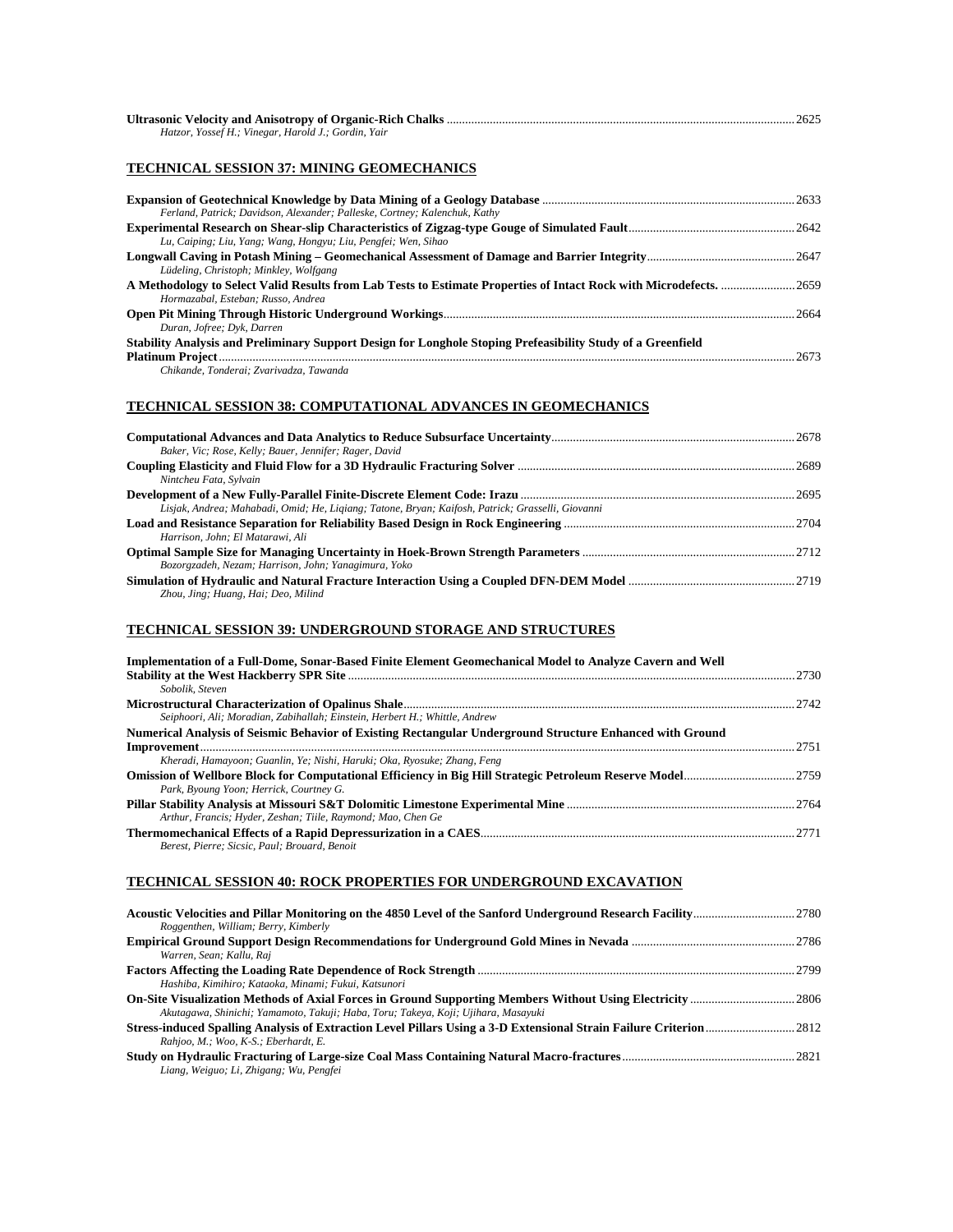## **TECHNICAL SESSION 41: FRACTURING MECHANICS – FLUID AND PROPPANT**

| Coupled Geomechanics and Fluid Flow Computational Algorithm for Hydraulic Fracturing Simulation: Case             |      |
|-------------------------------------------------------------------------------------------------------------------|------|
|                                                                                                                   | 2827 |
| Bai, Jie; Walters, Harold; Sperrazza, Nicholas; McNealy, Timothy; Dusterhoft, Ron                                 |      |
|                                                                                                                   |      |
| Prioul, Romain; Xu, Wenyue; Ortega, Alberto; Medina, Ricardo; Detwiler, Russell                                   |      |
| Importance of Fluid Compressibility and Multiphase Flow in Numerical Modeling of Hydraulic Fracture               |      |
|                                                                                                                   | 2843 |
| Park, Jaeyoung; Kim, Jihoon                                                                                       |      |
| Numerical Study of Flow Rate Distribution for Simultaneous Multiple Fracture Propagation in Horizontal Wells 2851 |      |
| Tang, Jizhou; Sangnimnuan, Anusarn; Wu, Kan                                                                       |      |
|                                                                                                                   |      |
| Tomac, Ingrid; Luo, Lan                                                                                           |      |
|                                                                                                                   |      |
| Li, Xiang; Feng, Zijun; Han, Gang; Elsworth, Derek; Marone, Chris; Saffer, Demian; Cheon, Dae Sung                |      |

#### **TECHNICAL SESSION 42: INTERACTION OF INDUCED AND NATURAL FRACTURES**

| Morris, Joseph; Settgast, Randolph; Fu, Pengcheng; Sherman, Christopher; Friedrich, Mickey; Leonard, Paul                    |        |
|------------------------------------------------------------------------------------------------------------------------------|--------|
| <b>Completion Optimization Using a Microseismically Calibrated Geomechanical Hydraulic Fracturing Simulation</b>             |        |
|                                                                                                                              | 2877   |
| Lee, Byungtark; Mack, Mark; Maxwell, Shawn                                                                                   |        |
| Distribution and Properties of Faults and Fractures in Shales: Permeability Model and Implications for Optimum               |        |
|                                                                                                                              | 2883   |
| ter Heege, Jan                                                                                                               |        |
|                                                                                                                              | . 2896 |
| Lee, Hunjoo; Olson, Jon; Schultz, Richard                                                                                    |        |
|                                                                                                                              | .2904  |
| Moradian, Zabihallah: Fathi, A: Evans, B.                                                                                    |        |
|                                                                                                                              |        |
| Pramanik, Ranjan; Douillet-Grellier, Thomas; Pan, Kai; Jones, Bruce David; Albaiz, Abdulaziz; Pourpak, Hamid; Williams, John |        |
| R; Du, Jing; Deb, Debasis                                                                                                    |        |

#### **TECHNICAL SESSION 43: FRACTURING AND BRITTLENESS**

| Evaluation of Multistage Hydraulic Fracture Patterns in Naturally Fractured Tight Oil Formations Utilizing a |      |
|--------------------------------------------------------------------------------------------------------------|------|
| Tutuncu, Azra; Suppachoknirun, Theerapat                                                                     |      |
| Load-Rate Dependence of Rock Tensile Strength Testing: Experimental Evidence and Implications of Kinetic     |      |
|                                                                                                              | 2935 |
| Bunger, Andrew; Fernau, Hannah; Lu, Guanyi; Prioul, Romain; Aidagulov, Gallyam                               |      |
| Sesetty, Varahanaresh: Ghassemi, Ahmad                                                                       |      |
| Munoz, Henry; Taheri, Abbas; Chanda, Emmanuel                                                                |      |
| Simulation of Mode II Unconstrained Fracture Path Formation Coupled with Continuum Anisotropic Damage        |      |
|                                                                                                              | 2963 |
| Arson, Chloe: Busetti, Seth: Jin, Wencheng                                                                   |      |
|                                                                                                              | 2973 |
| Boneh, Yuval: Reches, Z.                                                                                     |      |

## **TECHNICAL SESSION 44: ROCK MASS, FAULT ZONE, FRACTURE ROCK CHARACTERIZATION 2**

|                                                                                                                | -2980 |
|----------------------------------------------------------------------------------------------------------------|-------|
| Kwok, C.Y.; Duan, Kang; Wang, Tao; Hu, Wanrui                                                                  |       |
| Evolution of Relay Zones in Normal Faulted Terranes: Integrating Field Geological Studies with Forward         |       |
|                                                                                                                | 2986  |
| Goteti, Rajesh; Mitra, Gautam                                                                                  |       |
|                                                                                                                |       |
| Modiriasari, Anahita; Bobet, Antonio; Pyrak-Nolte, Laura J.                                                    |       |
|                                                                                                                |       |
| Shi, Peiixn; Pan, Jianli; Zhang, Jie; Chen, Lijuan                                                             |       |
| Spatial and Temporal Characterization of Mechanical Rock Properties from West Caicos, British West Indies 3012 |       |
| Zahm, Chris; Nolting, Andrea; Brooks, Donnie; Kerans, Charles                                                  |       |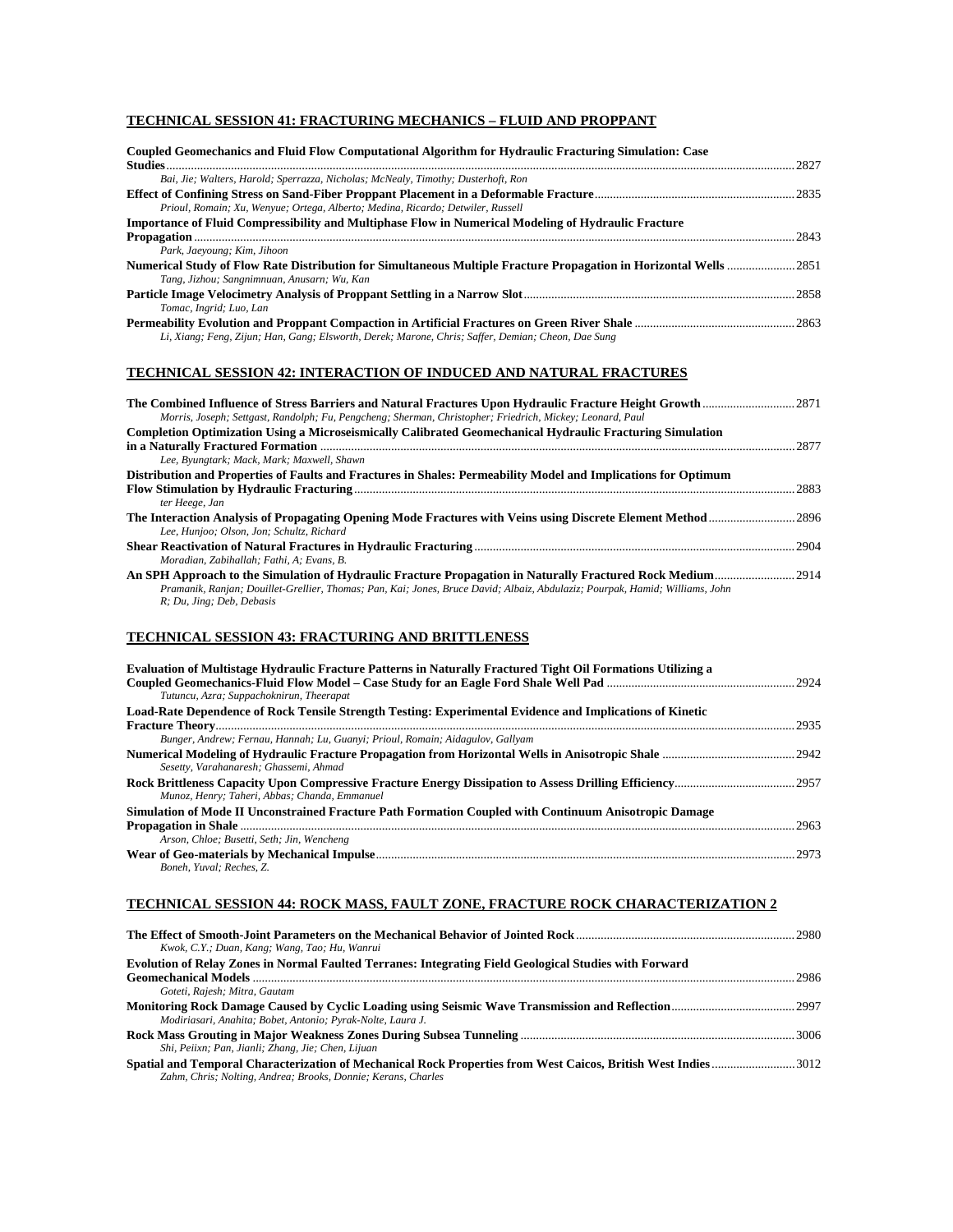| Chamlagain, Deepak; Lynch, Jerome; Bateman, Julie; Greenwood, William; Zekkos, Dimitrios; Clark, Marin |  |
|--------------------------------------------------------------------------------------------------------|--|
| <b>SESSION 45: NEAR-WELLBORE PROCESSES 2</b>                                                           |  |
|                                                                                                        |  |
| Folstad, Jon Steinar; Li, Liming; Fjaer, Erling                                                        |  |
|                                                                                                        |  |
| Razavi, Omid; Karimi Vajargah, Ali; van Oort, Eric; Aldin, Munir; Govindarajan, Sudarshan              |  |
|                                                                                                        |  |
| Xia, Kaiming; Fonseca, Ernesto; Jones, Raymond; Zhan, Lang                                             |  |
|                                                                                                        |  |
| Liu, Chao: Abousleiman, Younane                                                                        |  |
|                                                                                                        |  |
| Taleghani, Arash Dahi; Tabatabei, Maryam; Ahmadi, Milad                                                |  |
|                                                                                                        |  |
| Abousleiman, Younane: Mehrabian, Amin                                                                  |  |

## **TECHNICAL SESSION 46: NUMERICAL MODELING IN PETROLEUM GEOMECHANICS**

| An Algorithm for the Calculation of Material Tangent Stiffness Tensor using Extended Sandler-Rubin Cap                                                                                                                                               |       |
|------------------------------------------------------------------------------------------------------------------------------------------------------------------------------------------------------------------------------------------------------|-------|
|                                                                                                                                                                                                                                                      | -3090 |
| Pirayesh, Elias; Soliman, Mohamed; Morse, Stephen; Emadi, Hossein                                                                                                                                                                                    |       |
| The Combination of Innovative Completion Hardware and 3D Non-planar Fracture/Reservoir Simulation in Shale                                                                                                                                           |       |
|                                                                                                                                                                                                                                                      | 3100  |
| Gil, Ivan; Cadwallader, Stephan; Sebastian, Herb; Jacob, Wendte; Lee, P; Patel, H; Cadwallader, S; Sun, T; Merletti, G; Fry, M                                                                                                                       |       |
|                                                                                                                                                                                                                                                      |       |
| Vargas, Pablo E; Carol, Ignacio; Das, Kamal C; Sandha, Sandeep S; Cerqueira, Renato; Mello, Ulisses; Paz, Carmen N; de<br>Bayser, Maximilien; Bryant, Peter W; González, Nubia A.; Rocha, Eduardo R; Lakshmikantha, M.R.; Zhang, Jiang; Segura, Jose |       |
| M.                                                                                                                                                                                                                                                   |       |
| Florez, Horacio: Ceberio, Martine                                                                                                                                                                                                                    |       |
|                                                                                                                                                                                                                                                      |       |
| Akl. Sherif: Sone. Hiroki                                                                                                                                                                                                                            |       |
|                                                                                                                                                                                                                                                      |       |
| Abedi, Reza; Enavatpour, Saeid; Omidi, Omid                                                                                                                                                                                                          |       |

## **TECHNICAL SESSION 47: DEPLETION INDUCED SURFACE SUBSIDENCE**

| 3-D Discontinuum Numerical Modeling of Ore Extraction, Backfilling and Subsidence in an Underground Iron |       |
|----------------------------------------------------------------------------------------------------------|-------|
|                                                                                                          | 3144  |
| Kulatilake, Pinnaduwa; Shreedharan, S.; Huang, G.; Cai, S.; Song, H.                                     |       |
| de Waal, Hans: Muntendam-Bos, Annemarie: Van Thienen-Visser, Karin                                       |       |
| Rocksalt Creep, Uncertainties, and Their Implications for Surface Subsidence Above a Producing Rocksalt- |       |
|                                                                                                          | 3162  |
| Marketos, George; Govers, Rob; Spiers, Chris                                                             |       |
|                                                                                                          | 3170  |
| Cornet, Jan: Dabrowski, Marcin: Schmid, Daniel                                                           |       |
|                                                                                                          | -3180 |
| Roholl, Joost; Van Thienen-Visser, Karin; Breunesse, Jaap                                                |       |
|                                                                                                          |       |
| Bhattad, Pradeep; Knackstedt, Mark; Boitnott, Gregory; Louis, Laurent                                    |       |

## **TECHNICAL SESSION 48: INTEGRATED RESERVOIR GEOMECHANICS 2**

| Berard, Thomas; Desroches, Jean; Lee, Kwang-Ho; Rodriguez Herrera, Adrian                                        |      |
|------------------------------------------------------------------------------------------------------------------|------|
| Evaluating Constitutive Models for Simulation of Water Injection in Land Facies Karamay Oil Sand Reservoirs3210  |      |
| Lin, Botao; Jin, Yan; Chen, Mian; Hou, Bing; Chen, Sen; Lu, Yunhu                                                |      |
| Incorporating Universal Scaling of Fracture Stiffness and Surface Roughness Effects for Improved Productivity    |      |
|                                                                                                                  | 3219 |
| Crawford, Brian; Tsenn, Michael; Homburg, Janelle; Freysteinson, Jordan; Reese, William                          |      |
|                                                                                                                  |      |
| Clawson, Casey; Shouse, Richard; McGlynn, Ian; Prasad, Umesh; Moronkeji, Dee; Gonzalez, Hector; Franquet, Javier |      |
| Multidisciplinary Interpretation of a Tight Gas Reservoir to Understand Its Production Behavior, Northwestern    |      |
|                                                                                                                  | 3237 |
| Stockhausen, Harald; Cavero, Jose A.; Corallo, Francesco                                                         |      |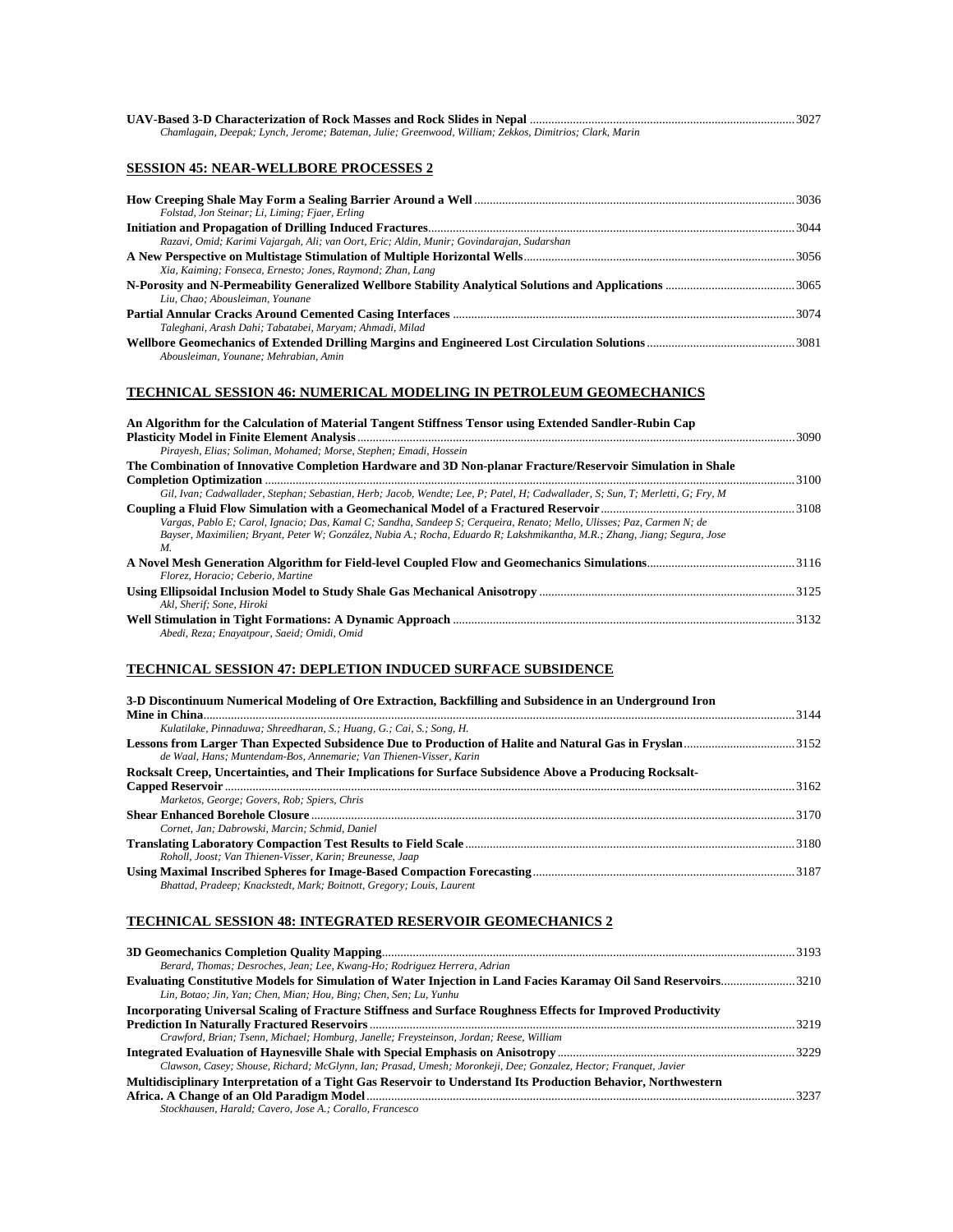| Wang, Yarlong; Chen, Yuan; Li, Dongmei                                                                                                                   |       |
|----------------------------------------------------------------------------------------------------------------------------------------------------------|-------|
| <b>TECHNICAL SESSION 49: INDUCED/TRIGGERED SEISMICITY</b>                                                                                                |       |
| Catalinac, Alexander; Dempsey, David; Barton, Colleen                                                                                                    |       |
| Mack, Mark; Zhang, Frank; Maxwell, Shawn; Chorney, Drew; Grob, Melanie                                                                                   |       |
| Pradhan, Srutarshi; Stroisz, Anna; Cerasi, Pierre; Stenebraten, Jorn; Bauer, Andreas; Walle, Lars Erik; Stanchits, Sergey; Will,<br>Bob: Jordan, Michael |       |
| Numerical Modeling of Heterogeneous Asperity Distributions Controlling the Growth of Shear Rupture on a                                                  |       |
| Selvadurai, Paul: Glaser, Steven: Parker, Jessica                                                                                                        | .3274 |
| Mukuhira, Yusuke; Asanuma, Hiroshi; Ito, Takatoshi; Häring, Markus                                                                                       |       |
| Uncertainty Quantification and Inverse Modeling of Fault Poromechanics and Induced Seismicity: Application to                                            |       |

## **TECHNICAL SESSION 50: LABORATORY AND FIELD MEASUREMENTS - RESULTS**

| Boyd, Peter: Martin, Randolph                                                                                                                                                               |      |
|---------------------------------------------------------------------------------------------------------------------------------------------------------------------------------------------|------|
| Teklu, Tadesse Weldu; Abass, Hazim; Zhou, Zhou; Li, Xiaopeng                                                                                                                                |      |
| Geomechanics Properties from Laboratory Testing of Soft Rocks from Mount Messenger Formation, New                                                                                           | 3325 |
| Barker, Peter: Read, Stuart: Lyndsell, B.M: Field, Brad                                                                                                                                     |      |
| Dessouki, Mohab: Myers, Michael: Hathon, Lori                                                                                                                                               |      |
| Laboratory Creep Strain Rate Versus Deviatoric Stress for Sylvinite and Halite at Room and Elevated                                                                                         |      |
|                                                                                                                                                                                             |      |
| Zhao, Hua; Hardy, Michael; Yu, Bo                                                                                                                                                           |      |
| Mechanical Behavior and Microstructure Development in Consolidation of Nominally Dry Granular Salt 3350<br>Ding, Jihui; Chester, Frederick M.; Chester, Judith S.; Zhu, Cheng; Arson, Chloé |      |

#### **TECHNICAL SESSION 51: SUBSURFACE INTEGRITY**

*Jelena* 

*Castineira, David; Juanes, Ruben; Jha, Birendra* 

| El-Kholy, Sherif; Mohamed, Ibrahim; Block, Gareth; Abou-Sayed, Omar; Abou-Sayed, Ahmed                                           |  |
|----------------------------------------------------------------------------------------------------------------------------------|--|
|                                                                                                                                  |  |
| Bere, Adam: Schultz, Richard: Mutlu, Ovunc                                                                                       |  |
| Modelling of Fault Reactivation and Fault Slip in Producing Gasfields Using a Slip-weakening Friction Law3384                    |  |
| Wassing, Brecht; Buijze, Loes; Orlic, Bogdan                                                                                     |  |
| Numerical Studies of the Deformation of Salt Bodies with Embedded Carbonate Or Anhydrite Stringers3395                           |  |
| Li, Shiyuan; Lin, Oing; Wang, Yan                                                                                                |  |
|                                                                                                                                  |  |
| Gheibi, Sohrab: Holt, Rune M.: Vilarrasa, Victor                                                                                 |  |
|                                                                                                                                  |  |
| Gawel, Kamila; Rov, Pratanu; Morris, Joseph; Walsh, Stuart; Hao, Yue; Iyer, Jaisree; Carroll, Susan; Torsater, Malin; Todorovic, |  |
| $L = L$                                                                                                                          |  |

## **TECHNICAL SESSION 52: COUPLED PROCESSES – MECHANICAL RESPONSES**

| Fully Coupled Geomechanics and Reservoir Simulation for Naturally and Hydraulically Fractured Reservoirs3423 |  |
|--------------------------------------------------------------------------------------------------------------|--|
| Jiang, Jiamin; Younis, Rami; Ren, Guotong                                                                    |  |
|                                                                                                              |  |
| Nopola, Jay; Vining, Cody                                                                                    |  |
|                                                                                                              |  |
| Hareland, Geir; Elbing, Brain; Thorp, Nicholas; Nygaard, R.                                                  |  |
|                                                                                                              |  |
| Zhi, Sheng; Elsworth, Derek                                                                                  |  |
| Rigorous Modeling of Coupled Flow and Geomechanics in Largely Deformable Anisotropic Geological Systems3462  |  |
| Kim, Jihoon; Yoon, Hyun                                                                                      |  |